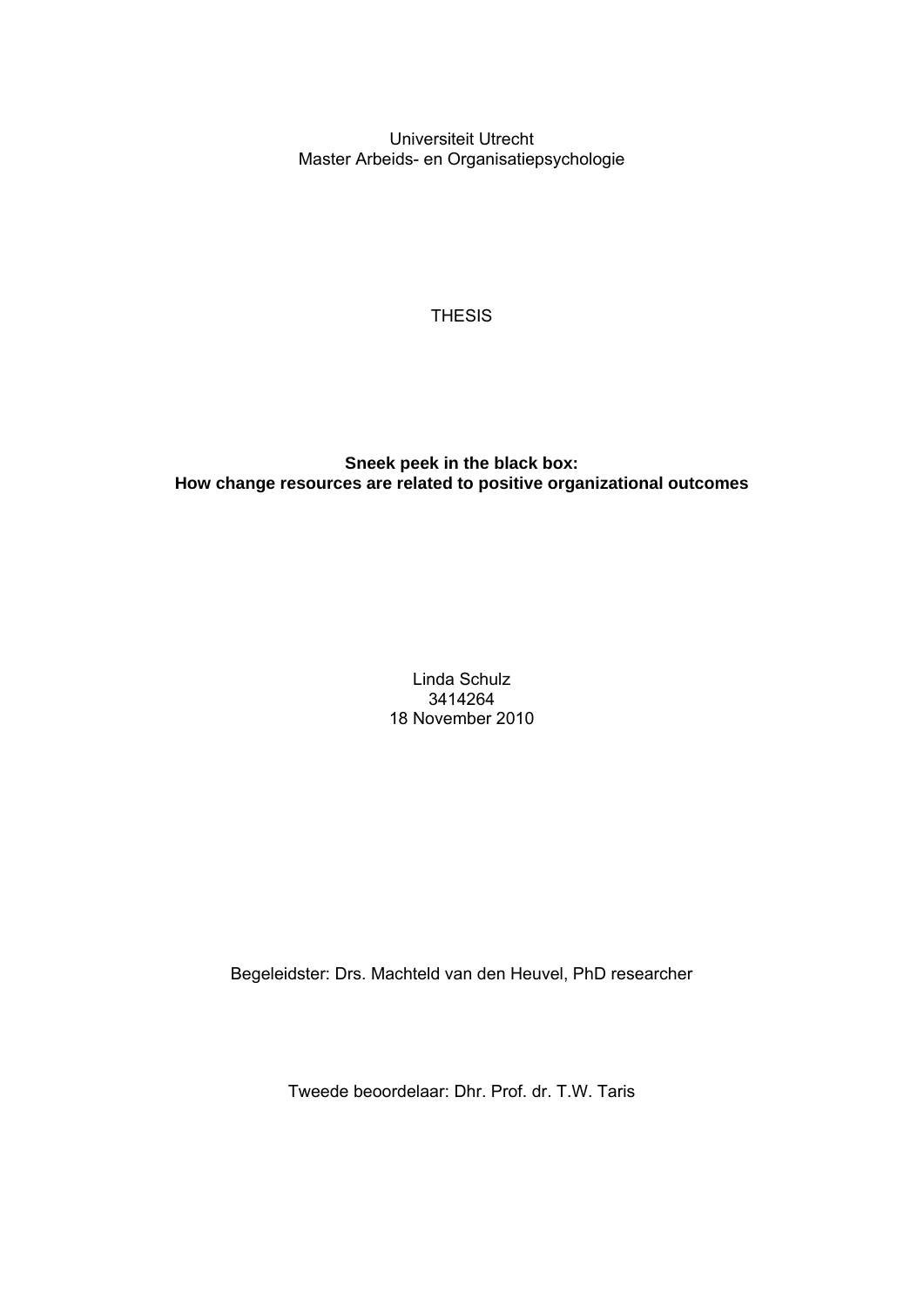According to the JD-R model, job resources are linked to several positive organizational outcomes (e.g. work engagement). This study examined possible mediators in the relationship between the change resource *participation* and two positive organizational outcomes (*work engagement* and *adaptive performance*). The hypothesized mediators consisted of one change attitude (*willingness to change*) and one change behavior (*job crafting*) which were sequentially analyzed. The data was collected via an online survey. The final sample consisted of 665 Dutch employees in different sectors of the labor market, all of whom were confronted with organizational change. The attitude *willingness to change* mediated the relationship between the change resource of participation and the change behavior of job crafting. Job crafting, in turn, mediated the relationship between willingness to change and work engagement and adaptive performance. Theoretical and practical implications of those findings are discussed.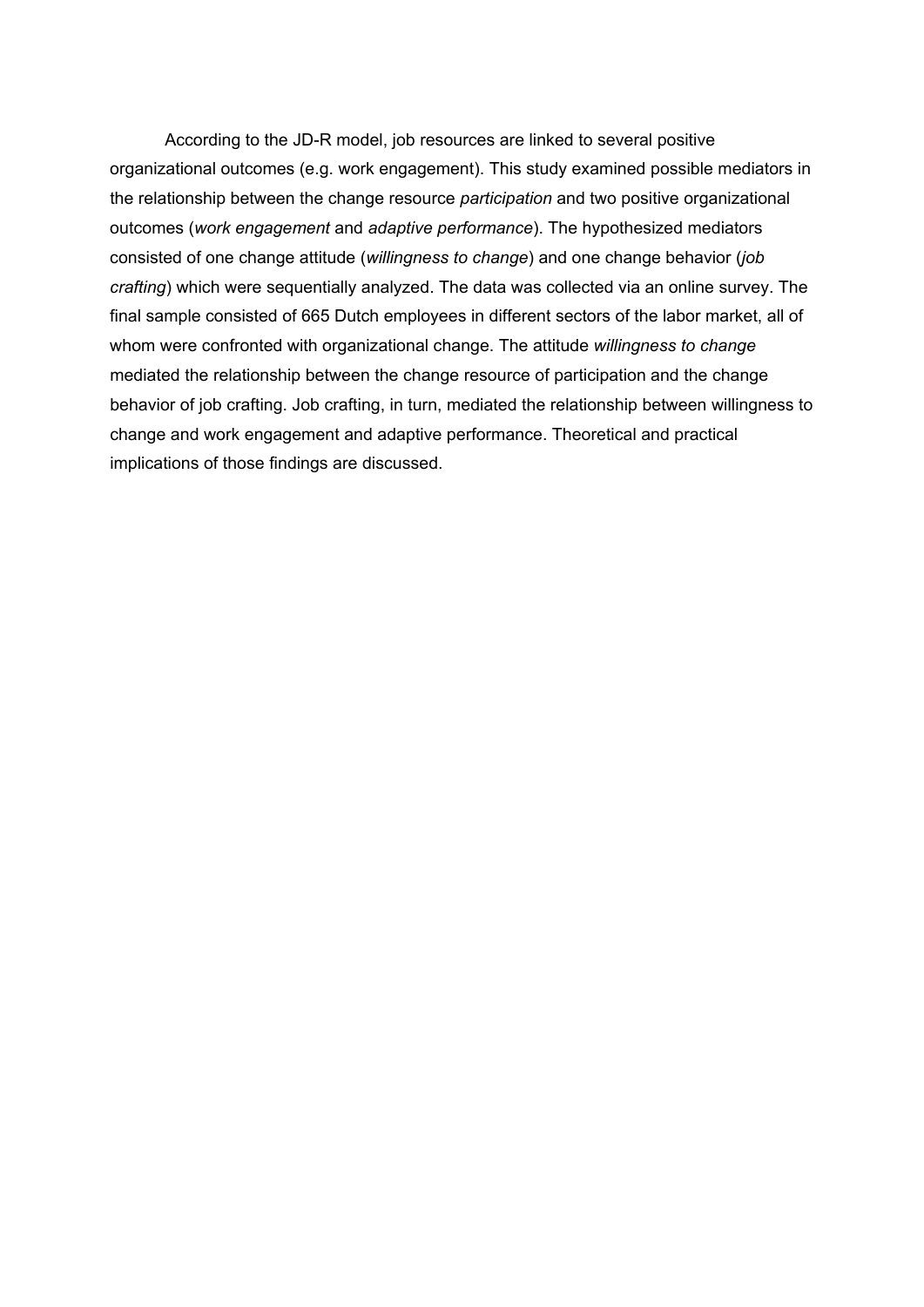*It is not the strongest of the species that survives, nor the most intelligent, but rather the one that is most adaptable to change. – Charles Darwin* 

A changing environment requires organizations to adjust in order to remain competitive and survive. Industrial organizations have to adjust their products and manufacturing to work with new materials while taking into account their financial situation that is in turn influenced by the recession, and follow the newest laws. But changes such as delayering, downsizing, mergers, and international cooperation ask a lot of an organization. When speaking of organizational change, it is important to remember that even organizationwide change is implemented at the level of individual employees (Bovey & Hede, 2001; Woodman & Dewett, 2004). Employees are required to change at least parts of their behavior in order for the organizational change to succeed (Porras & Robertson, 1992). This means that employees have to be "increasingly adaptable in order to perform well in the changing, dynamic environment of their organization (Pulakos, Arad, Donovan & Plamondon, 2000). This, however, is not always the case. For individuals, change can be straining and they tend to fight to keep the old system when the pace of change feels too high. Since individuals' reactions to change (for an overview, see Saksvik, Tvedt, Nytro, Andersen, Andersen, Buvik, & Torvatin, 2007) are a decisive factor in the success and failure of organizational change, efforts to block organizational change are not unproblematic (Saksvik et al., 2007). Therefore, research that enhances our understanding of what supports organizational change on the micro-level of the individual is much needed (Elias, 2009; Fay & Lührman, 2004). The fact that only a quarter to half of all change projects actually reaches its strategic and financial goals (Clegg & Walsh, 2004; Kramer, Dougherty, & Pierce, 2004) further reinforces the need for research.

This paper aims at increasing the knowledge of the factors on the level of the individual that support the implementation of organizational change. While organizational change usually alludes to large, organization-wide change, it is broadly defined in this study. Organizational change can thus include "a wide range of different strategies, actions, and consequences" (Saksvik et al., 2007, p. 244). In specific, this study it looks at the factors that are associated with engaged and motivated employees who display the behavior that is needed in order for the change to succeed.

## **Job Demands – Resources Model**

While various models (such as e.g. Ajzen & Fishbein's theory of reasoned action, 1980) might help develop a model that can help deepen our understanding of the factors supporting the implementation of change, there is a model that is very much concerned with just the variables analyzed in this study: The Job Demands-Resources model (JD-R; Demerouti, Bakker, Nachreiner, & Schaufeli, 2001). Figure 1 depicts the key elements of the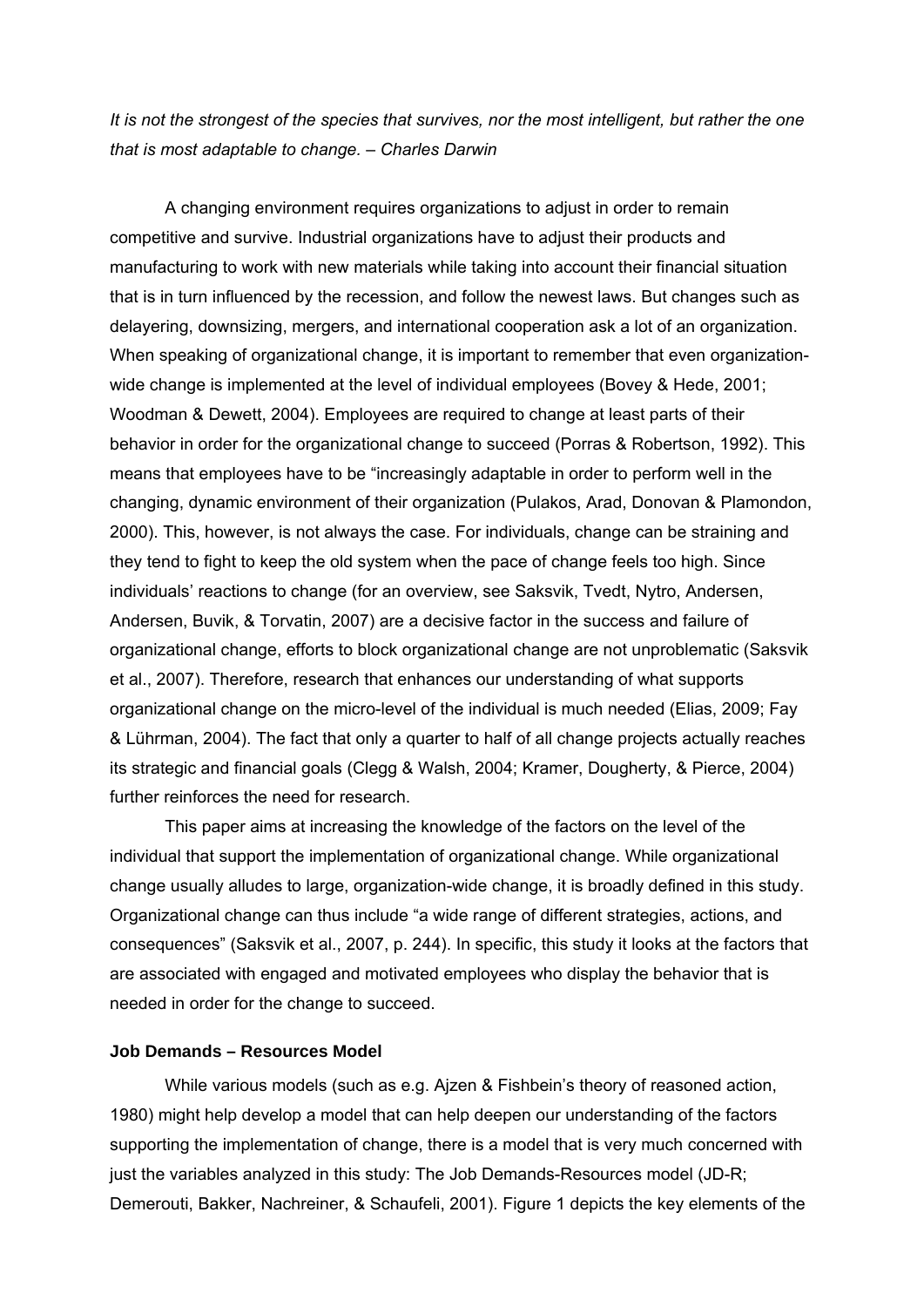model. The JD-R model suggests that there are two general types of variables influencing organizational outcomes: Those variables that place strain on individuals and lead to negative organizational outcomes such as employee health problems (job demands), and those variables that motivate individuals and lead to positive organizational outcomes such as engaged employees and excellent performance (job resources; Bakker & Demerouti, 2007; Demerouti et al., 2001). This study focuses on the second, positive part of the model that is associated with job resources and positive organizational outcomes.



*Figure 1*. The basic processes of the Job Demands-Resources Model. The grey portion is the process that this study examines.

*Job resources* can be defined as those factors of a job that are functional in achieving work goals, reduce job demands and the associated costs, and stimulate personal growth and development (Bakker & Demerouti, 2007). Examples of job resources are support from colleagues or the superior, performance feedback, and autonomy.

The JD-R model states that job resources are linked to positive organizational outcomes. A body of cross-sectional, longitudinal, research as well as diary studies has found that this holds true across occupations and countries. Bakker, Demerouti, and Schaufeli (2003b) and Bakker, Demerouti, de Boer, and Schaufeli (2003a) found that job resources predict dedication and organizational commitment for Dutch employees. A study by Hakanen, Bakker, and Schaufeli (2006) among Finnish teachers showed that job resources are related to organizational commitment. Similarly, job resources were found to predict extra-role performance via work engagement<sup>[1](#page-3-0)</sup> for employees in different Dutch companies and in various job positions (Bakker, Demerouti, and Verbeke, 2004). Thus, the JD-R model and the link between job resources and positive organizational outcomes have been confirmed in many studies and seem to be a valuable model for the research conducted in this study.

<u>.</u>

<span id="page-3-0"></span> $1$  Extra-role performance is behavior at work that is not directly related to filling in the position, but is important and helpful nonetheless, such as helping colleagues think of a solution.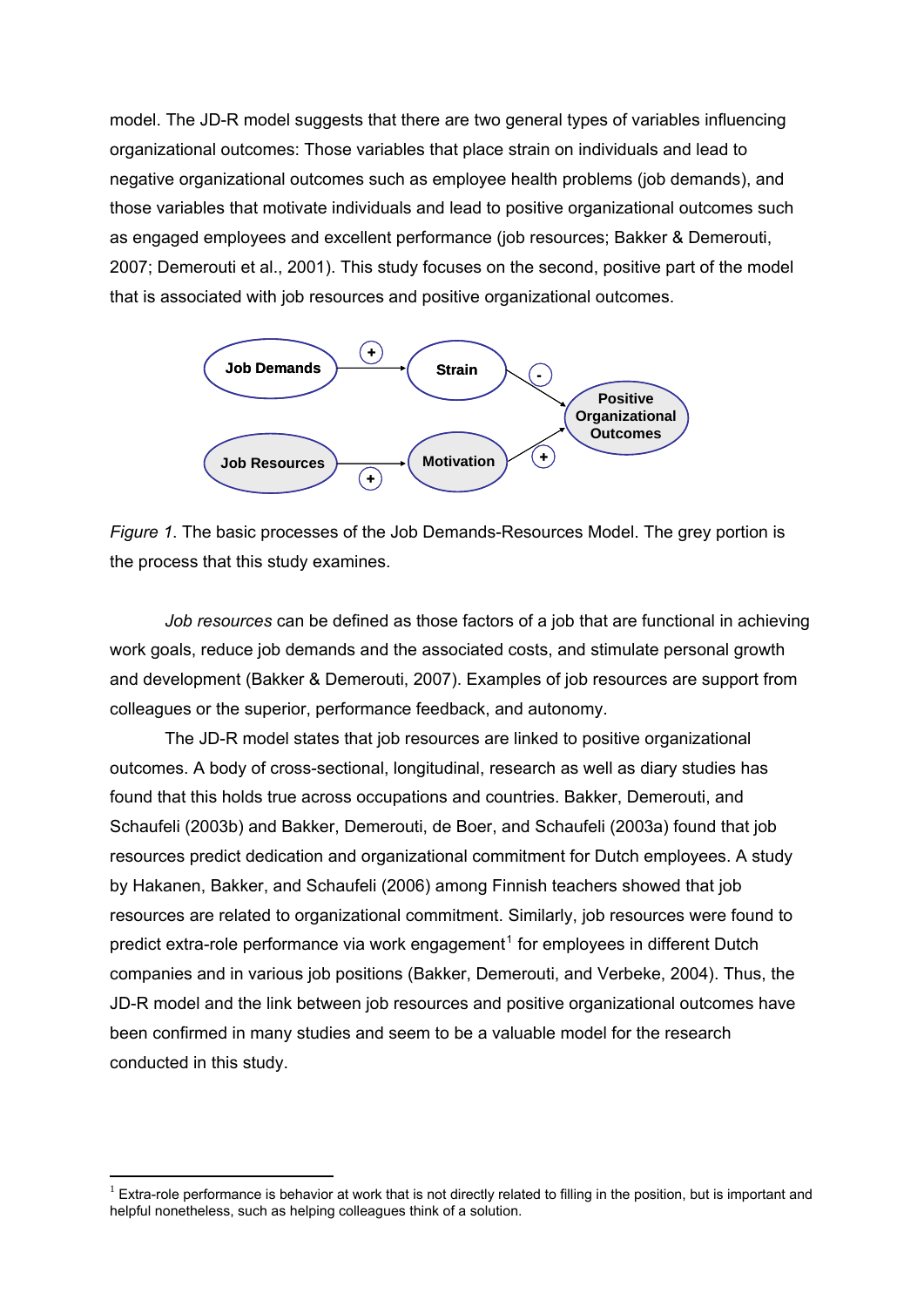## **The study**

The purpose of this study is to enhance the understanding of why and how job resources and positive organizational outcomes are related and to apply this model in a context of change. The following research model was developed for this purpose. It can be seen as a chain, with each box (partially) causing the next one.



*Figure 2.* The research model with the variables that are expected to mediate the relationship between change resources and positive organizational outcomes, divided into three processes (P1-3).

In order to test this model with two mediators, the model was split into two main processes: Hypotheses 1a - d (H1) test the first part of the model, process 1. Since two outcome variables are examined in this study, the examination of the second and third process resulted in hypotheses 2a - d (H2) and 3a - d (H3). Below we will introduce and define each concept as well as describe the paths in the model, starting with the first variable of participation. In doing so, we will follow the structure of the research model and introduce the hypotheses one by one.

## **Change Resources: Participation**

Instead of the job variables that have widely been tested (e.g. social support (Bakker et al., 2003b; Hakanen et al., 2006; Llorens, Bakker, Schaufeli, & Salanova, 2006), performance feedback (Llorens et al., 2006; Schaufeli & Bakker, 2004; Schaufeli et al., 2009), and supervisory support or coaching (Bakker et al., 2003b; Hakanen et al., 2006)), this study focuses on a job resource that literature has connected to supporting change. The specific change-supporting job resource, or change resource that stands at the start of the model, is *participation.* Lines (2005) defines participation as "a style of working whereby organizational members from different functions and hierarchical levels work together in order to develop and implement a solution to an organizational problem" (p. 158f.). This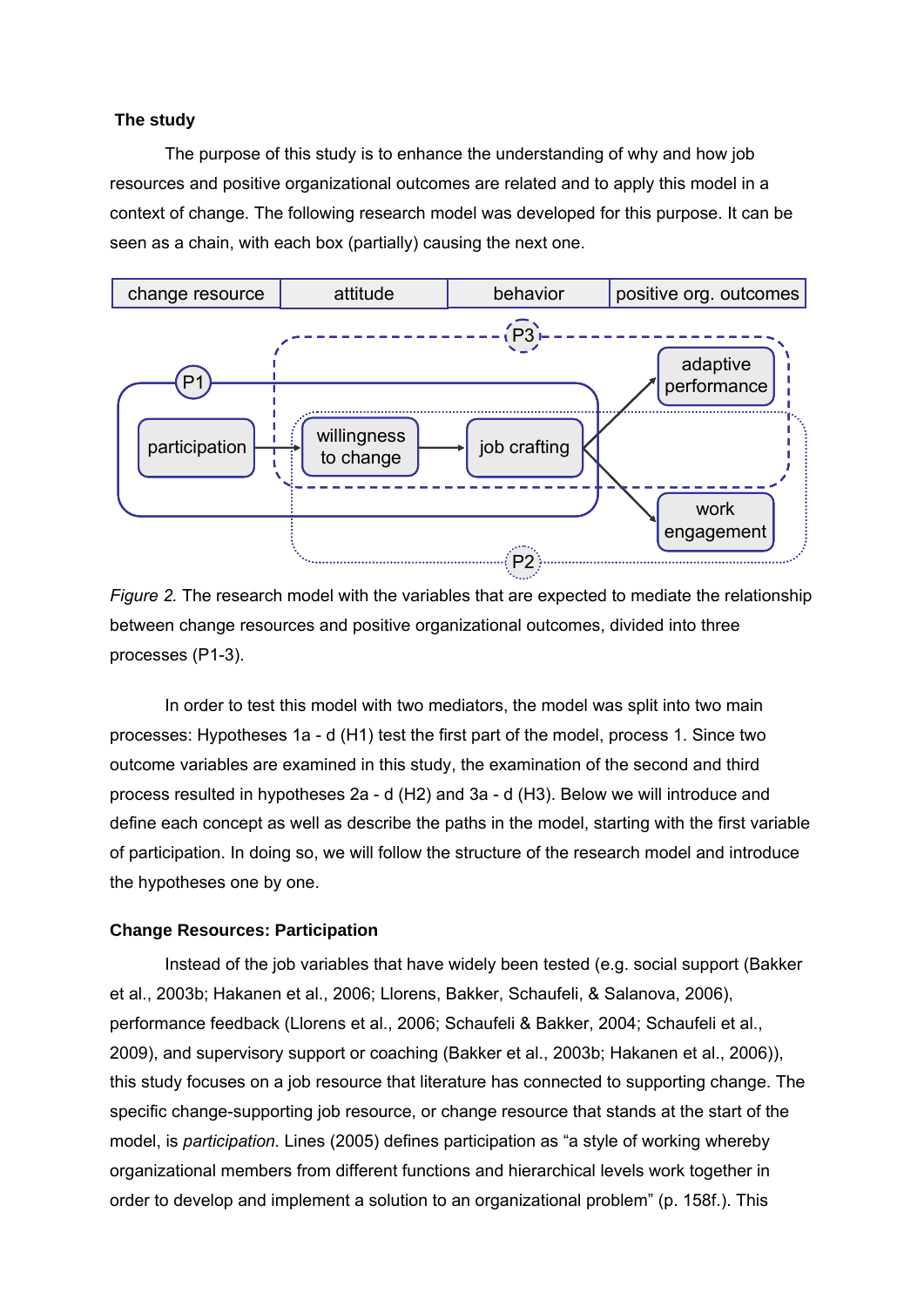variable has several positive effects on the successful implementation of the change process. Participative and supportive conditions have been linked to low levels of resistance to change (Burnes & James, 1995). Tierney (1999) found that participation was one of the conditions creating a positive change environment. Furthermore, the acceptance of change has been found to be greater in those change situations that allow for employees to have a say in planning and implementing the change (Sagie & Koslowsky, 1996).

It is also possible that participation reduces the negative effects of organizational change (Saksvik et al. 2007). Changes often go hand in hand with increased job insecurity and perceived loss of control (Saksvik et al., 2007), which leads to various negative outcomes such as lower commitment and motivation (Worral & Cooper, 1998), more turnover and a poorer quality of work (King, 2000). Involvement in the change process diminishes those negative outcomes, as it increases the degree of control that employees feel they have over their work (Saksvik et al., 2007). Control, in turn, is associated with outcomes such as job satisfaction, commitment and performance (Sparks, Faragher, & Cooper, 2001). Taken altogether, participation is an important variable that may predict positive outcomes such as work engagement during change, and the extent to which employees adjust their behavior to the change.

#### **Behavior: Job Crafting**

In the context of change and innovation, literature identifies the concept of proactive behavior (Bateman & Crant, 1993; Crant, 2000; Parker, Turner, & Williams, 2006). One proactive behavior is job crafting. *Job crafting* is defined as "the physical and cognitive changes individuals make in the task or relational boundaries of their work" (Wrzesniewski & Dutton, 2001, p. 179). The concept departs from the assumption that no job is that fixed that it cannot be adapted to better suit an individual. An example for job crafting is a receptionist who sees it not only as her task to welcome visitors and answer phones but who actively helps her colleagues work together more closely by spreading the information that enters the company via the reception-desk. Job crafting is thus a way to change the existing job without violating the constraints of the job description either by changing type or quantity of tasks, relationships, or the way in which a job is viewed (Wrzesniewski & Dutton, 2001). Job crafting is associated with different positive organizational outcomes, such as stress-reducing and person-environment fit increasing. The person-environment fit model states that stress originates from a mismatch between person and environment. As Sulsky and Smith (2005) showed, job crafting increases the person-environment fit and by doing so reduces the likelihood of stress. Job crafting was recently re-conceptualized in line with the JD-R model (Petrou, Demerouti, Peeters, & Schaufeli, 2010). In 2010, Petrou et al. (2010) conceptualized that job crafting consists of three distinct behaviors: (a) resources seeking, (b) challenges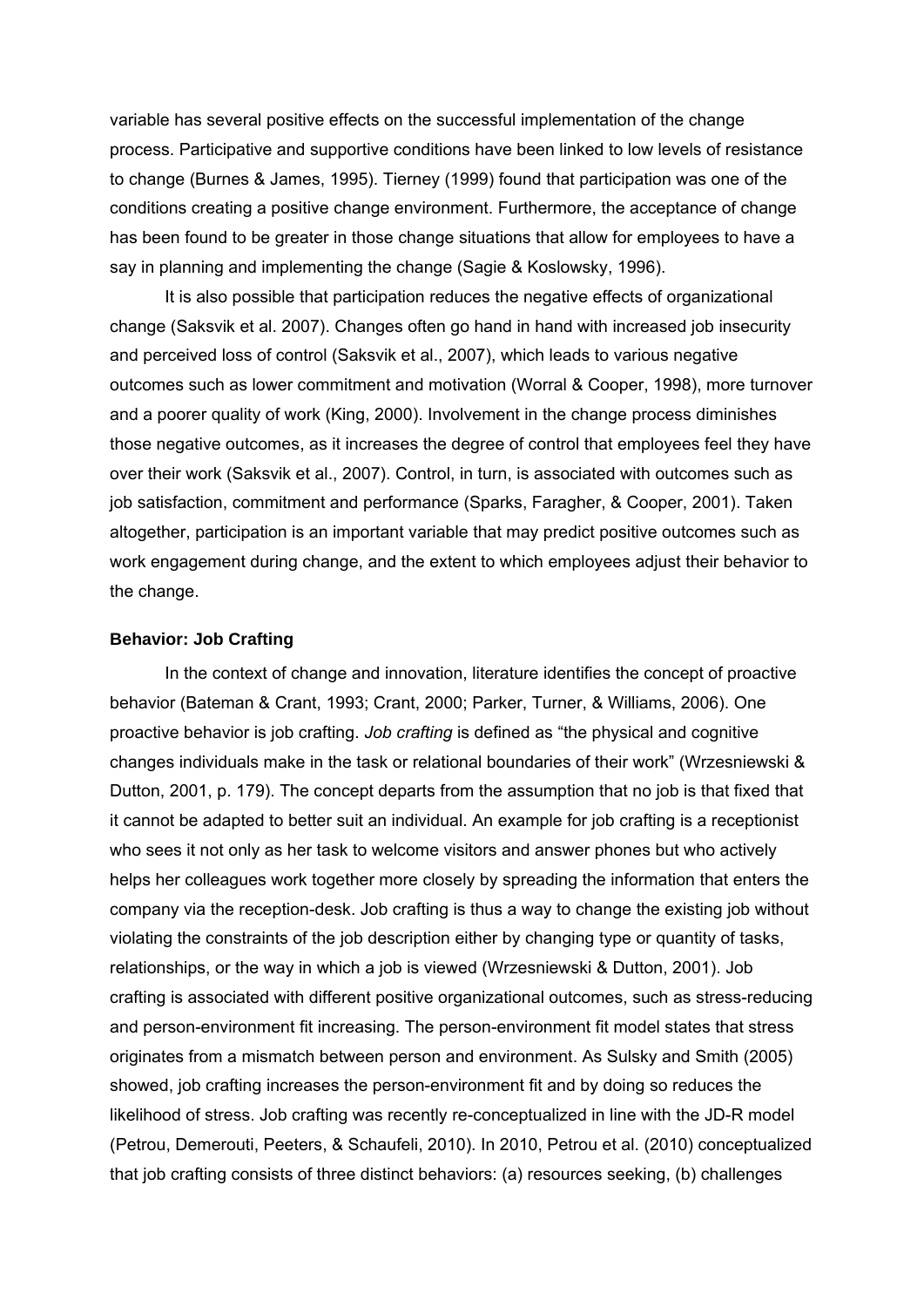seeking, and (c) demands reducing. In this study we focus specifically on the aspect of resources seeking.

Research has shown that resources-seeking leads to the creation of more resources (Xanthopoulou, Bakker, Demerouti, & Schaufeli, 2007). Xanthopoulou et al. (2007) found that supplying employees with job resources leads to an increase in the employees' personal resources, such as self-efficacy, organizational-based-self-esteem, and optimism. This is explained by conservation of resources (COR) theory whose first assumption is that individuals make use of their resources in order to deal with a situation and to fend off any negative consequences (Hobfoll, 1989). The second assumption is of immediate relevance to this study, and states that resources are disposed to lead to the creation of even more resources (Hobfoll, 2002). If we apply COR theory to this study we can assume that if an individual is equipped with change resources (i.e. participation) this should lead to the creation of more resources (resources-seeking). This is why we include the job crafting facet of resources seeking in this study. The first hypothesis is therefore: *Participation will be positively associated with resources seeking* (H1a).

#### **Attitude: Willingness to change**

While behavior such as resources seeking is described as an important step on the road to successful change and positive organizational outcomes, literature identifies another variable that theoretically may precede behavior: the employees' attitude towards change (Elias, 2009; Lines, 2005). Petty and Wegener (1998) define attitude towards organizational change as the general evaluative judgment – positive or negative - of an organizational change initiative. Attitudes are crucial in determining the success or failure of a specific change (Elias, 2009). Armenakis, Harris, and Mossholder (1993) suggest that participation is related to a greater degree of readiness for change. Wanberg and Banas (2000) concluded that participation in the change decision process predicted higher levels of openness to change in an organizational change context. Openness to change bears much overlap with the second variable in this study's model, willingness to change. In line with the existing literature, we expect to find that a higher level of participation is positively related to a more positive change attitude, in specific a higher level of willingness to change. Hypothesis 1b is therefore: *Participation will be positively associated with willingness to change* (H1b).

Positive attitudes alone are not enough to increase positive organizational outcomes. It is imperative that employees also behave in ways that support the specific change (Koys, 2001). COR theory states that higher levels of resources motivate the generation of more resources (Hobfoll, 2002). In line with this, Rucci, Kirn, and Quinn (1998) found in an extensive study amongst sales professionals that positive attitudes lead to positive behavior. Elias (2009) and Lines (2005) concluded that individuals possessing a strong and positive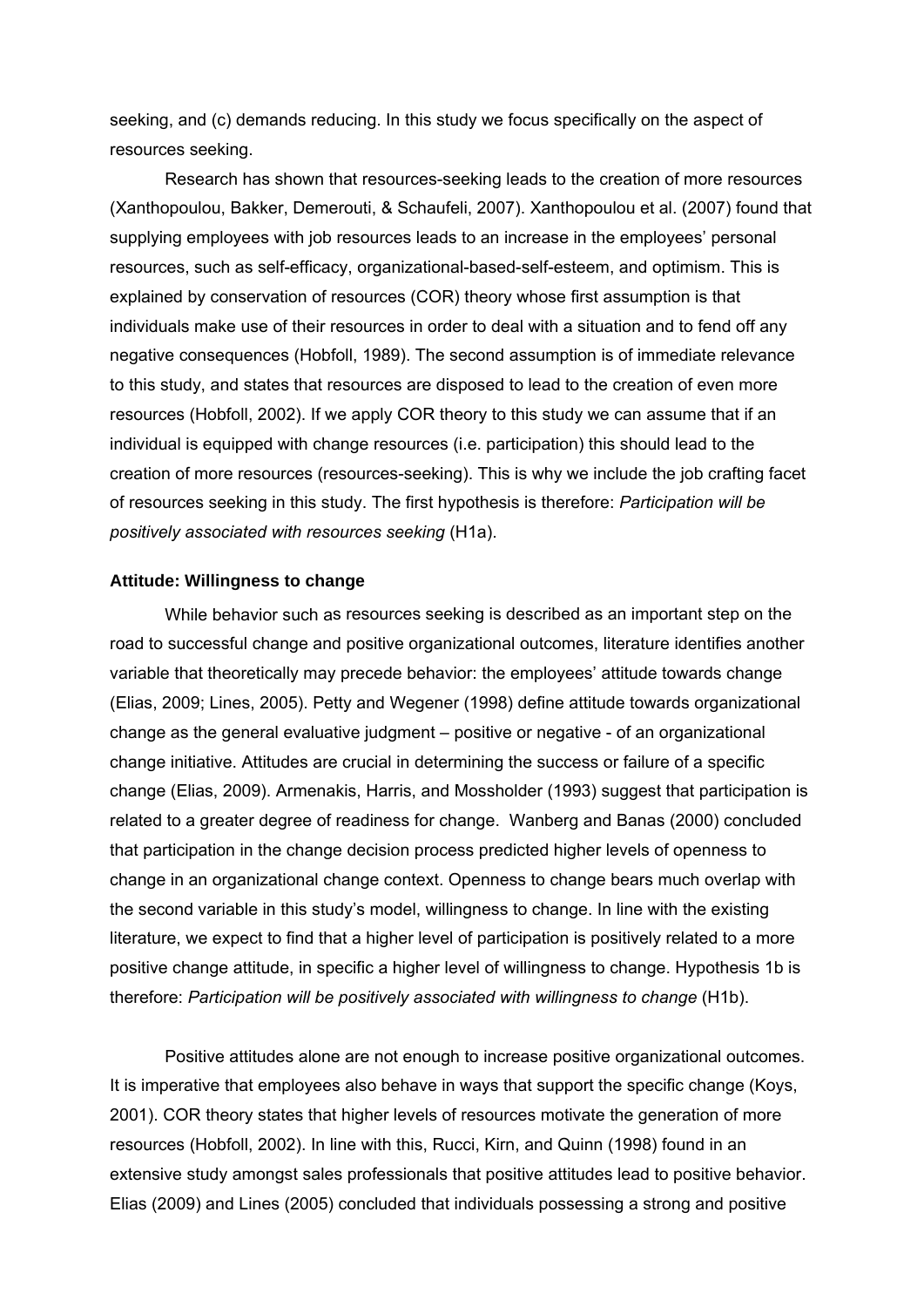attitude towards change are more likely to exert behavior supporting change. Lyons (2008) found that readiness to change and job crafting were associated with one another. Furthermore, (Petrou et al., 2010) found that positive change attitudes were associated with general resources seeking (job crafting). It can therefore be expected that willingness to change, as a positive attitude, will be positively associated with resources seeking. Hypothesis 1c is thus: *Willingness to change will be positively associated with resources seeking* (H1c).

#### **Willingness to change as a mediator**

As discussed above, participation is likely to be associated with resources-seeking (Hobfoll, 2002; Xanthopoulou et al, 2007). The direct effect might occur, e.g., because participation provides employees with the needed autonomy to craft their jobs. Also, participation is related to willingness to change (Wanberg & Banas, 2000). Furthermore if positive change attitudes are present, it is more likely that job crafting occurs (Elias, 2009; Lines 2005; Lyons, 2008). While the direct effect between the variables is clear, it is also possible that an indirect effect can be found for the relationship between participation and resources seeking. For example, participation could be associated with resources seeking via willingness to change. Willingness to change is a positive change attitude and as such may predict more openness to the possibilities of job crafting. This leads to hypothesis 1d: *Willingness to change partially mediates the relationship between participation and resources seeking*(H1d).

## **Work engagement**

In examining the relationship between change resources and positive organizational outcomes, we cannot stop at positive behavior. Research has found much evidence for the link between various job resources and positive organizational outcomes (Bakker & Demerouti, 2007; Demerouti et al., 2001), as discussed above. The relationship that is perhaps best documented, however, is the one between job resources and the positive organizational outcome of work engagement. *Work engagement* can be defined as a 'positive, fulfilling state of mind' (Schaufeli, Salanova, Gonzàles-Roma, & Bakker, 2002, p. 75) and is characterized by the three dimensions of vigor, dedication, and absorption (Schaufeli et al., 2002). The first dimension, *vigor*, is characterized by a high degree of energy, mental endurance, and perseverance at work (Schaufeli et al., 2002; Schaufeli & Bakker, 2004; Bakker & Demerouti, 2008). *Dedication* is defined by high levels of involvement and a sense of significance, pride, enthusiasm, and challenge, while *absorption* is typified by full concentration and focus on one's work, whereby time passes quickly (Schaufeli et al., 2002; Schaufeli & Bakker, 2004; Bakker & Demerouti, 2008). Engaged employees are therefore employees who tend to work hard and love their job.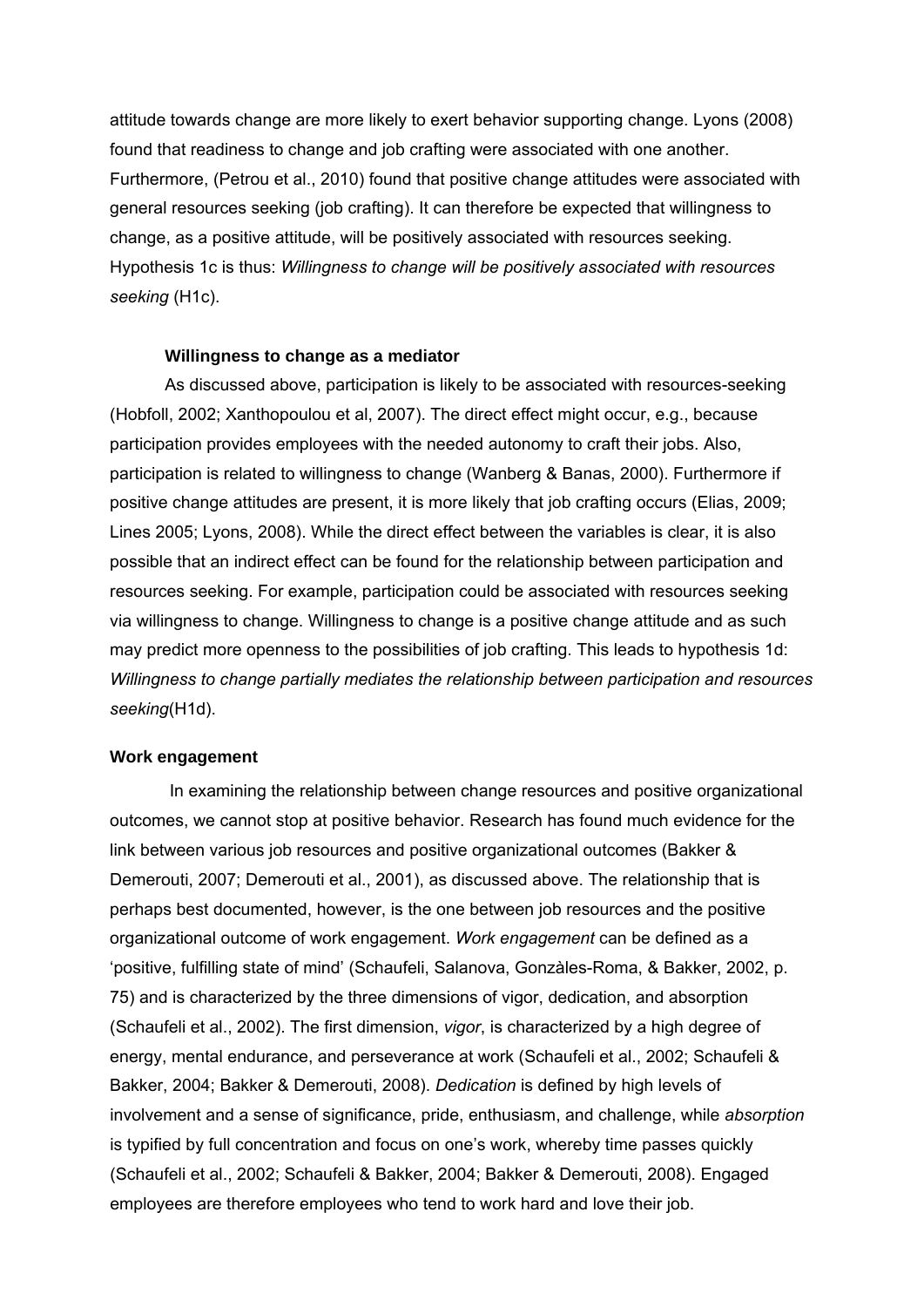Schaufeli en Bakker (2004) conducted research on the JD-R model in a large sample consisting of employees from four Dutch organizations in the service sector. Supporting the assumptions of the JD-R model, they found a relationship between several job resources and work engagement. The same held true in a Finnish context (Hakanen, Bakker, & Schaufeli, 2006) in a large study among teachers and in a Spanish context (Llorens et al., 2006). The relationship between job resources and work engagement was also found on a week-toweek basis (Bakker & Bal, 2009) and day-to-day basis (Xanthopoulou, Bakker, Demerouti, and Schaufeli (2009). Longitudinal studies in Finland (Mauno, Kinnunen, & Ruokolainen, 2007) and the Netherlands (Schaufeli, Bakker, & van Rhenen, 2009) among health care personnel and telecom managers respectively further confirmed those findings.

Not only job resources can have positive effects on work engagement. It is also important to look at personal variables that may affect the outcome of work engagement, because individuals differ from one another on various attributes. Some of those attributes, such as intelligence are really stable, while personality traits do not vary much (Luthans & Youssef, 2007). However, individuals also differ from one another with regards to those personal variables that are more flexible, or state-like (Luthans & Youssef, 2007). Kohn and Schooler (1982) discovered that the organizational structure of one's work influenced the employees' more malleable personality attributes. Those variables are state-like as opposed to trait-like constructs (Xanthopoulou et al., 2009; Luthans & Youssef, 2007), meaning they are flexible and can change. Attitudes, such as willingness to change are also malleable personal variables (Lines, 2005), as has been discussed above (Lines, 2005; Wanberg & Banas, 2000). Research has found that positive attitudes have an inverted relationship with negative organizational outcomes (Mount, Ilies, & Johnson, 2006). Moreover, Xanthopoulou et al. (2007) found that state-like personal variables such as optimism and self-esteem can predict the positive organizational outcome of work engagement. It is likely to think that willingness to change will have the same effect, because as an attitude it is also a state-like personal variable. This leads to hypothesis 2a: *Willingness to change will be positively associated with work engagement.* (H2a).

Research has found that proactive behavior, a concept related to change and innovation, leads to various positive organizational outcomes, amongst which are job performance (Crant, 1995), organizational innovation (Parker, 1998), and career satisfaction (Seibert, Crant, & Kraimer, 1999). Furthermore, Wrzesniewski and Dutton (2001) state that job crafters actively influence those elements of a job that increase motivation. Since work engagement is a positive organizational outcome, we can expect that resources-seeking is also positively associated with work engagement. Hypothesis 2c is thus: *Resources-seeking will be positively associated with work engagement (H2c).*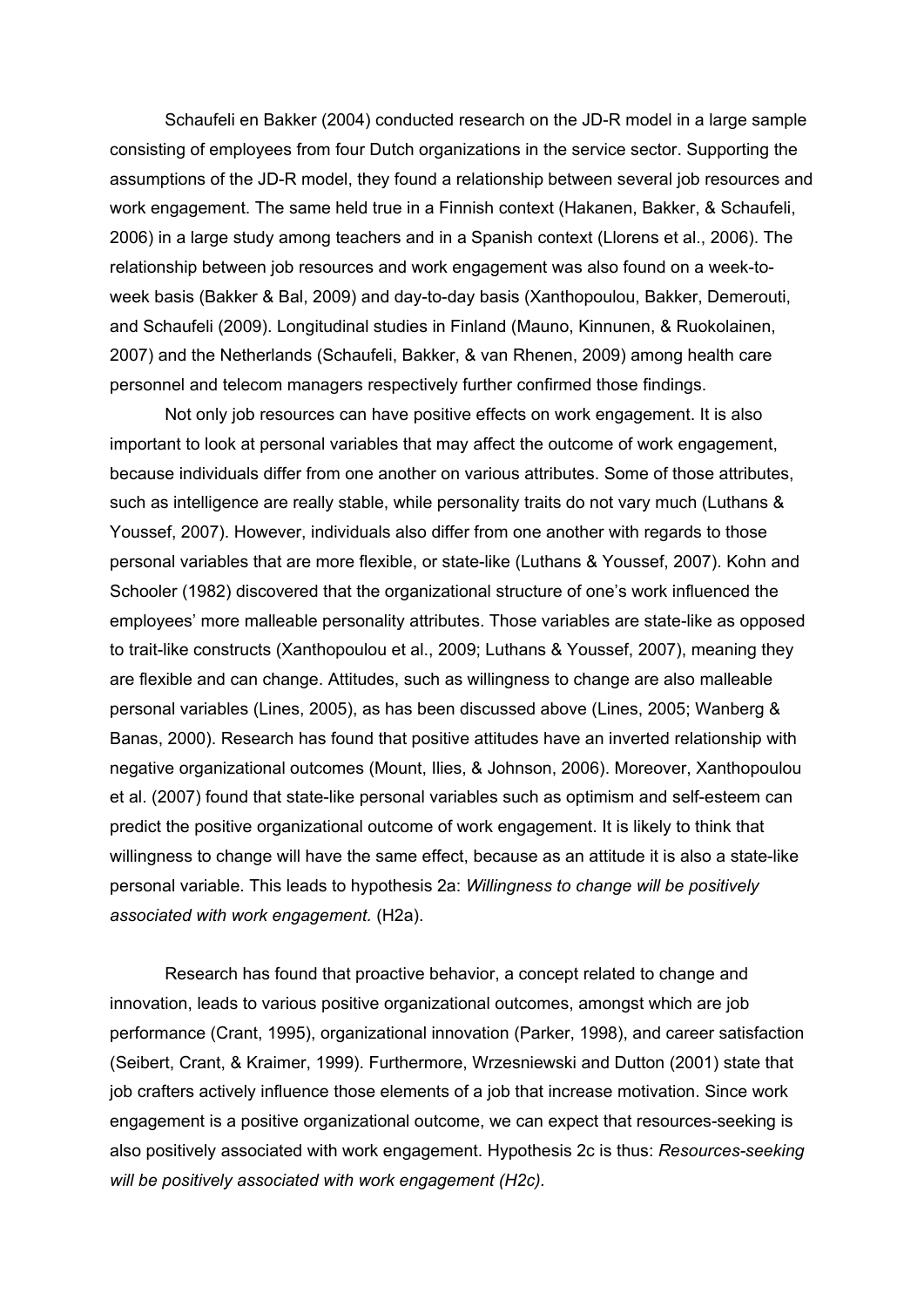#### **Resources seeking as a mediator**

As reviewed above, we expect that attitudes predict behavior, while behavior leads to positive organizational outcomes. Applying those findings to the variables studied in this paper, it is to be expected that the positive attitude of willingness to change leads to the proactive behavior of resources-seeking, which in turn leads to the positive organizational outcome of work engagement. In other words, it is likely that people who have a positive attitude towards change will search for more resources and that this action will provide work engagement. While different antecedents and outcomes of proactive behavior have been identified by literature (Crant, 1995; Parker, 1998; Seibert, Crant, & Kraimer, 1999), resources-seeking has not yet been tested as a mediator. This is why the next hypothesis will explore the mediating role of resources-seeking in the relationship between willingness to change and work engagement. Hypothesis 2d is thus: *Resources-seeking partially mediates the relationship between willingness to change and work engagement* (H2d).

#### **Adaptive performance**

Whenever organizational change is implemented, this carries consequences for the employees in an organization. New behaviors have to be developed to adapt to the organizational change. The work-related behaviors needed to behave in accordance with the new situation are called *adaptive performance* (Van den Heuvel, Demerouti, Bakker, & Schaufeli, 2010). This definition diverts from other definitions of adaptive performance that try to define a behavioral taxonomy (Pulakos et al., 2000) by letting the content of adaptive performance depend on the specific situation. The new behavior that employees are expected to demonstrate, their adaptive performance, is ultimately the positive organizational outcome that is desired in organizational change. As stated before, positive, malleable personal variables such as attitudes (Lines, 2005) are associated with organizational outcomes (Mount et al., 2006). Since adaptive performance is a relatively new construct, not much is known about its antecedents. However, Armenakis et al. (1993) suggested that readiness to change predicts behaviors of accepting change. Given the previously discussed similarity of readiness to change with willingness, however, we can expect that willingness to change leads to the positive organizational outcome of adaptive performance. Therefore, hypothesis 3a is formulated as: *Willingness to change will be positively associated with adaptive performance* (H3a)*.*

As previously discussed, there is evidence that job crafting is associated with positive organizational outcomes (Crant, 1995; Parker, 1998), such as work engagement. Adaptive performance is also a positive organizational outcome in the change process. It is therefore reasonable to assume that positive change behavior as resources-seeking is also associated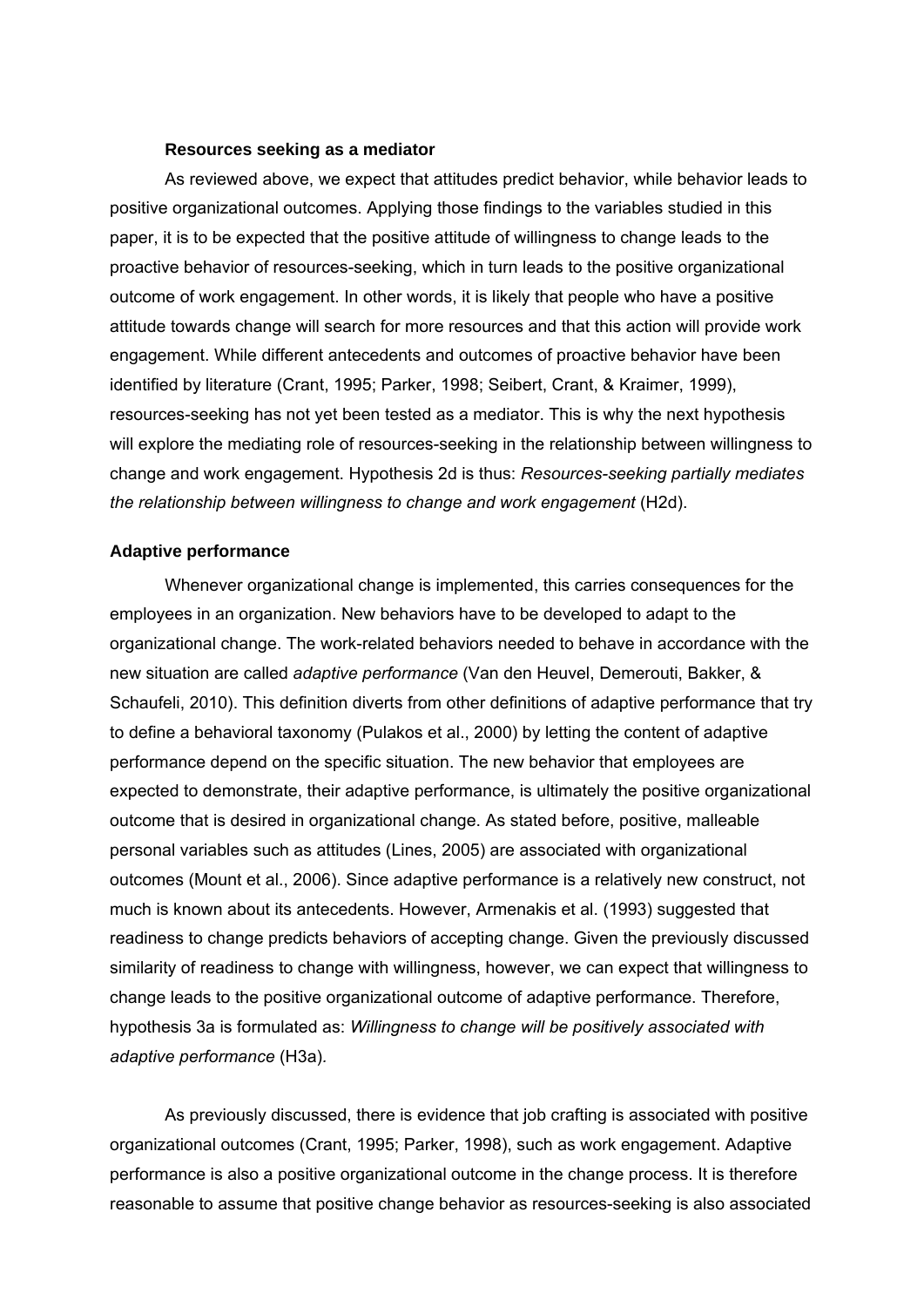with adaptive performance. We formulate hypothesis 3c as: *Resources-seeking will be positively associated with adaptive performance* (H3c).

#### **Resources-seeking as a mediator**

As previously discussed, it can be expected that willingness to change is associated with adaptive performance (Lines, 2005; Mount et al., 2006). Additionally, it has been shown that positive change attitudes (e.g. willingness to change) and change behavior, (e.g. job crafting; Elias, 2009; Lines, 2005; Lyons, 2008) are related. Furthermore, it has been reasoned that there is a relationship between resources-seeking and the positive outcome of adaptive performance (Crant, 1995; Parker, 1998). As stated above, resources seeking has not been tested yet as a mediator. Hypothesis 3d thus explores the option that resourcesseeking mediates the relationship between willingness to change and the second positive organizational outcome in this study: *Resources-seeking partially mediates the relationship between willingness to change and adaptive performance* (H3d).

#### **Method**

#### **Procedure and Sample**

The measured constructs were part of a comprehensive online-survey assessing roughly 250 items on work-related well-being, JD-R, and perception of change and the change context. In this paper, five of the measured constructs are analyzed (participation, willingness to change, job crafting, work engagement, and adaptive performance). Possible respondents were approached via a newsletter sent out from a large Dutch training and consulting company which is sent to a total of 114,593 e-mail addresses. The general topic of the newsletter advertising the questionnaire was organizational change. Only those individuals who were dealing with change at their workplace could participate. To increase motivation to participate, respondents received a personal feedback report directly after completing the questionnaire. The automated document compared the participant's score on several constructs to database benchmarks. Within four weeks, the survey was started by 2280 respondents who indicated to have to deal with change and completed by 786 respondents. After the elimination of errors in the data, 665 participants were included for further analyses. Basing the response rate on the number of individuals who started the survey, this amounts to a response rate of 29%. One possible reason for this somewhat low response rate is the length of the survey.

The sample was thus made up of 665 Dutch employees from different industry sectors, including the educational, the IT, and financial sector, as well as the healthcare sector and the government. 282 men (42.4) and 208 women (57.6%) were included in the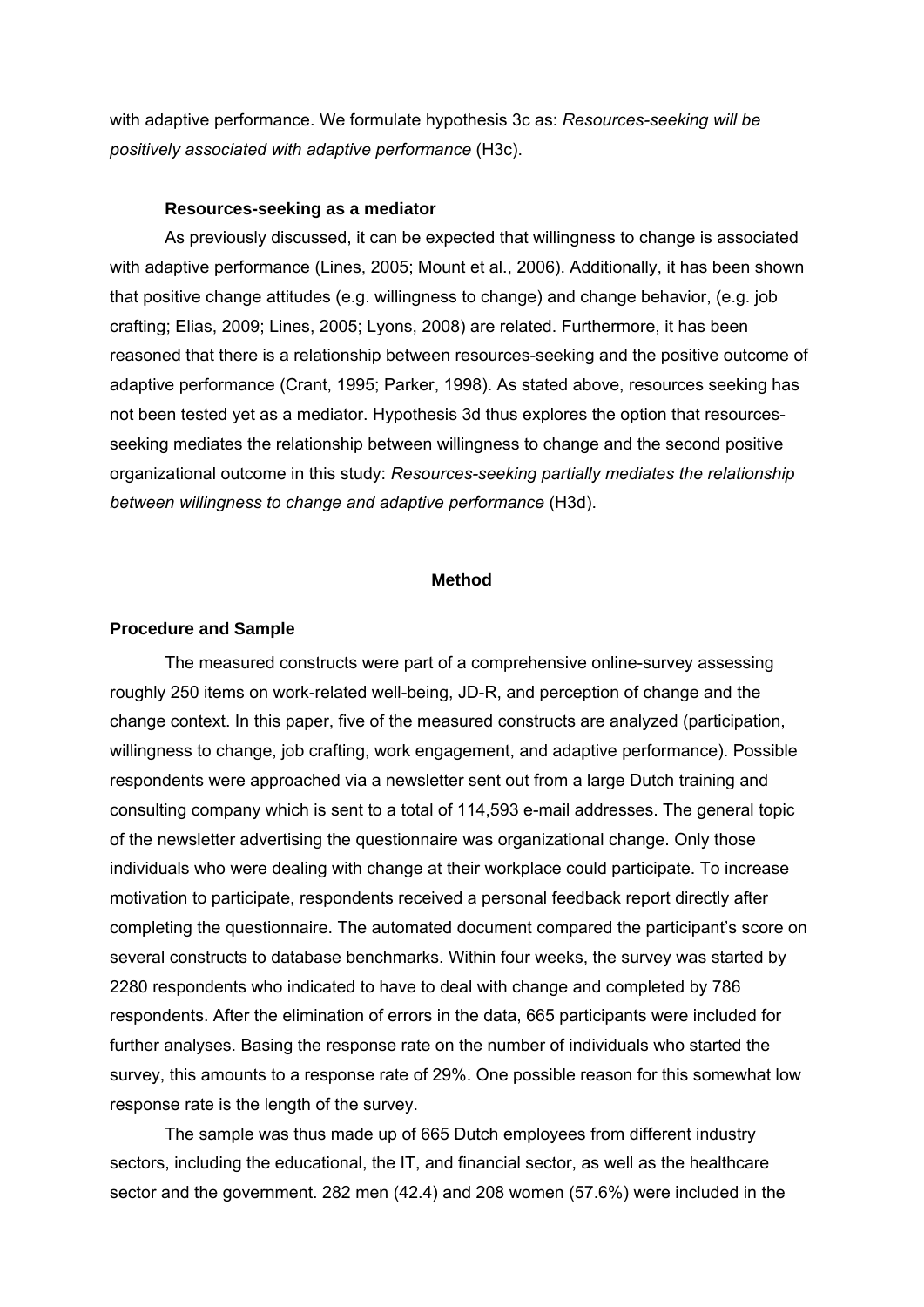sample. About one third of the participants (37%) indicated to be in a managerial role. 80% of the respondents worked 30 or more hours per week, with 41.4% working full time (meaning 36 or more hours per week). The mean age was 47, with a standard deviation of 8.689. While all levels of education – from lower vocational school graduates to university graduates – were represented in the study, more than 65% of the participants had completed a college or university education. The changes that the participants had to deal with encompassed various different occurrences, such as working with new technologies, materials, or services, new tasks, working with new processes to complete familiar tasks, as well as working on another location or having a new manager. The impact of the changes on the daily work of the participants was quite large, as can be seen from Table 1. On a scale ranging from 1 ("I barely notice the change") to 10 ("I notice the change on a daily basis") participants on average chose an 8 ( $\mu$  = 8.16, SD = 2.00).

Table 1.

*Frequencies and percentages of the ratings of the level of impact the change had on the participants (N=665).* 

| Rating    |    |     | ົ<br>ື |                      | ັ   |      |      |      |      |
|-----------|----|-----|--------|----------------------|-----|------|------|------|------|
| Frequency | O  | 10  | ィつ     | 18                   | 32  | 122  | 153  | 68   | 244  |
| Percent   | .9 | 1.5 | 1.8    | $\sim$ $\sim$<br>، 2 | 4.8 | 18.3 | 23.0 | 10.2 | 36.7 |

# **Measures**

The change resource examined in this study is participation. *Participation* was measured with 5 items adapted from Wanberg and Banas (2000). Two out of the five items are "I have/had some influence on the planned changes." and "I have/had the possibility to voice my opinion concerning the implementation of the changes." Responses could be made on a 6-point scale, ranging from 1 (*completely disagree*) to 6 (*completely agree*). The reliability (internal consistency) of the scales was established measuring Cronbach's Alpha. Cronbach's Alpha for the participation scale was .90, which can be considered excellent, according to the norms of the European Federation of Psychologists's Associations (EFPA, 2005).

The respondents' change attitude, or their *willingness to change*, was measured with and adapted version of Metselaar's willingness to change items (1997). The scale was originally focused on middle management. The adaptations were made so that the items could be used for employees on different levels in an organization. An example item is "I am willing to commit myself to making the changes a success." Answers could be given on a 5 point scale with answers ranging from 1 *(completely disagree)* to 5 *(completely agree)*. The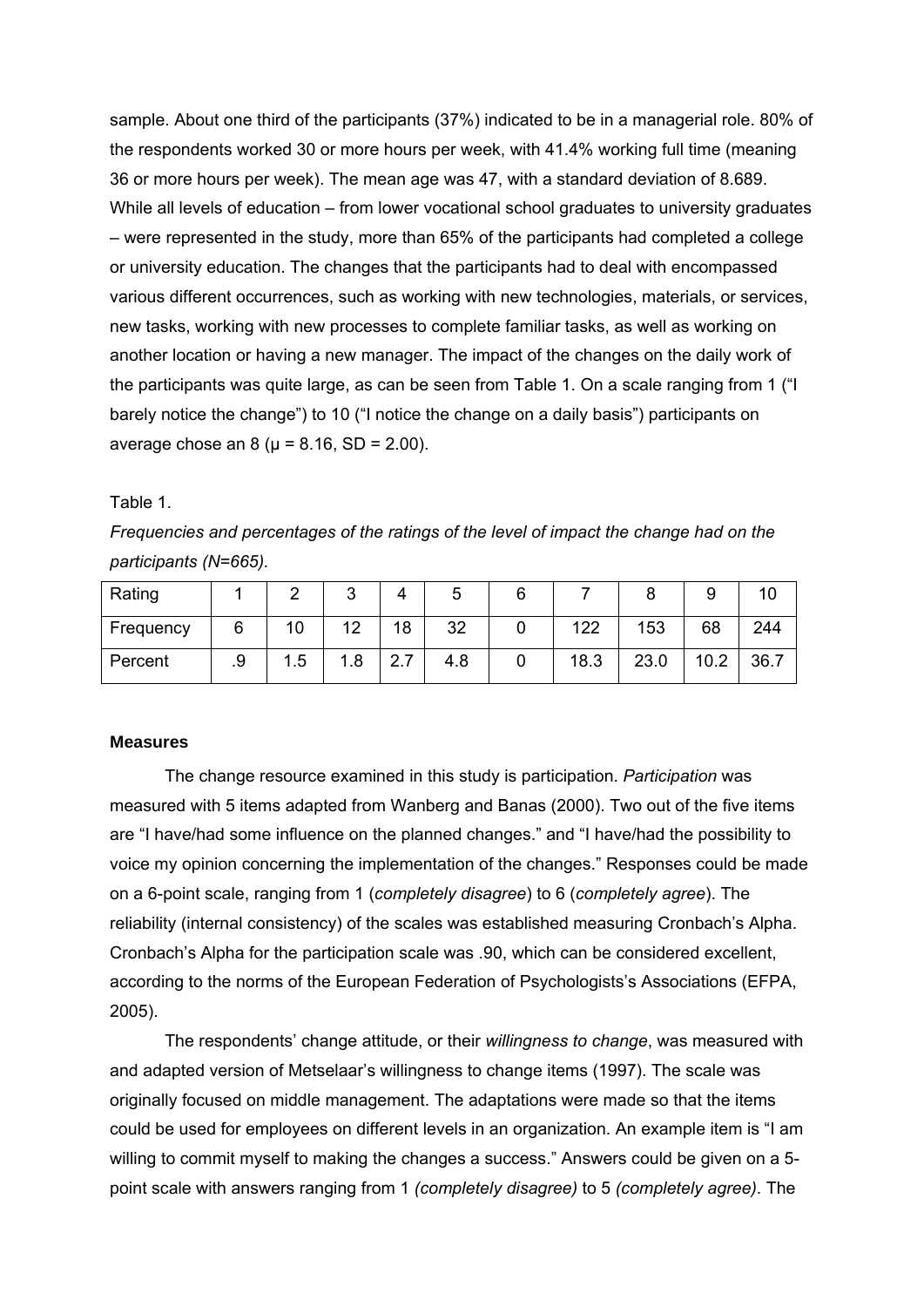reliability for willingness to change was .88, which, according to the EFPA norms can be considered good.

The respondents' *change behavior*, thus the aspect of job crafting that deals with in specific the actions respondents undertook to increase their structural and social resources was assessed using the 'resources seeking' dimension of Tims, Bakker and Derks (2010, manuscript submitted) Job Crafting Behavior Scale. In total, 10 items were measured. Example items are "I make sure to make the best possible use of my capacities" and "I ask my boss to coach me." Responses could be given on a 5-point scale with answers ranging from 1 (*never*) to 5 (*very often*). Cronbach's Alpha for job crafting reached a good .83.

*Work engagement* was measured with the shortened version of the Utrecht Work Engagement Scales (UWES) from Schaufeli, Bakker, and Salanova (2006). Each of the three facets of work engagement (vigor, dedication, and absorption) was measured with three items. An example item for the facet of vigor is "At my work, I feel bursting with energy." Dedication was amongst others measured with "I am enthusiastic about my job.", while an example item for absorption is "I feel happy when I am working intensely." Responses could be made on a 7-point scale, ranging from 0 (*never*) to 6 (*always*). The three scales of the outcome variable work engagement all reached good (.89 (vigor), .86 (absorption)) or excellent (.93 (dedication)) internal consistencies.

*Adaptive performance* was assessed with 4 questions such as "How often did you comply with the new ways of working?" Answer could be given on a 7-point scale with answer options ranging from 1 (*never*) to 7 (*always*). Because the internal consistency was only adequate with a Cronbach's Alpha of .78, the item that fitted least with the rest of the scale was removed ("How often did you have to fall back on old ways of working/technology?"), leaving three questions. The internal consistency of the shortened adaptive performance scale reached a Cronbach's Alpha of .84, which, according to the EFPA-norm (2005) can be considered good.

## **Strategy of Analysis**

The hypotheses in this paper were built according to the preconditions of mediation according to Baron & Kenny (1986). Baron & Kenny (1986) elaborated that only if a set of variables exhibits all of the following qualities, we can say a variable functions as a mediator: a) the predictor is related to the proposed mediator, b) the proposed mediator is related to the outcome variable, and c) the relationship between the predictor and the outcome variable is decreased (partial mediation) or completely eliminated and becomes insignificant (full mediation) when the hypothesized mediator is included (Baron & Kenny, 1986). For this research this means that only when hypotheses a - c are supported, can the 'mediation hypotheses' (H1d: Willingness to change partially mediates the relationship between participation and resources-seeking; H2d: Resources-seeking mediates the relationship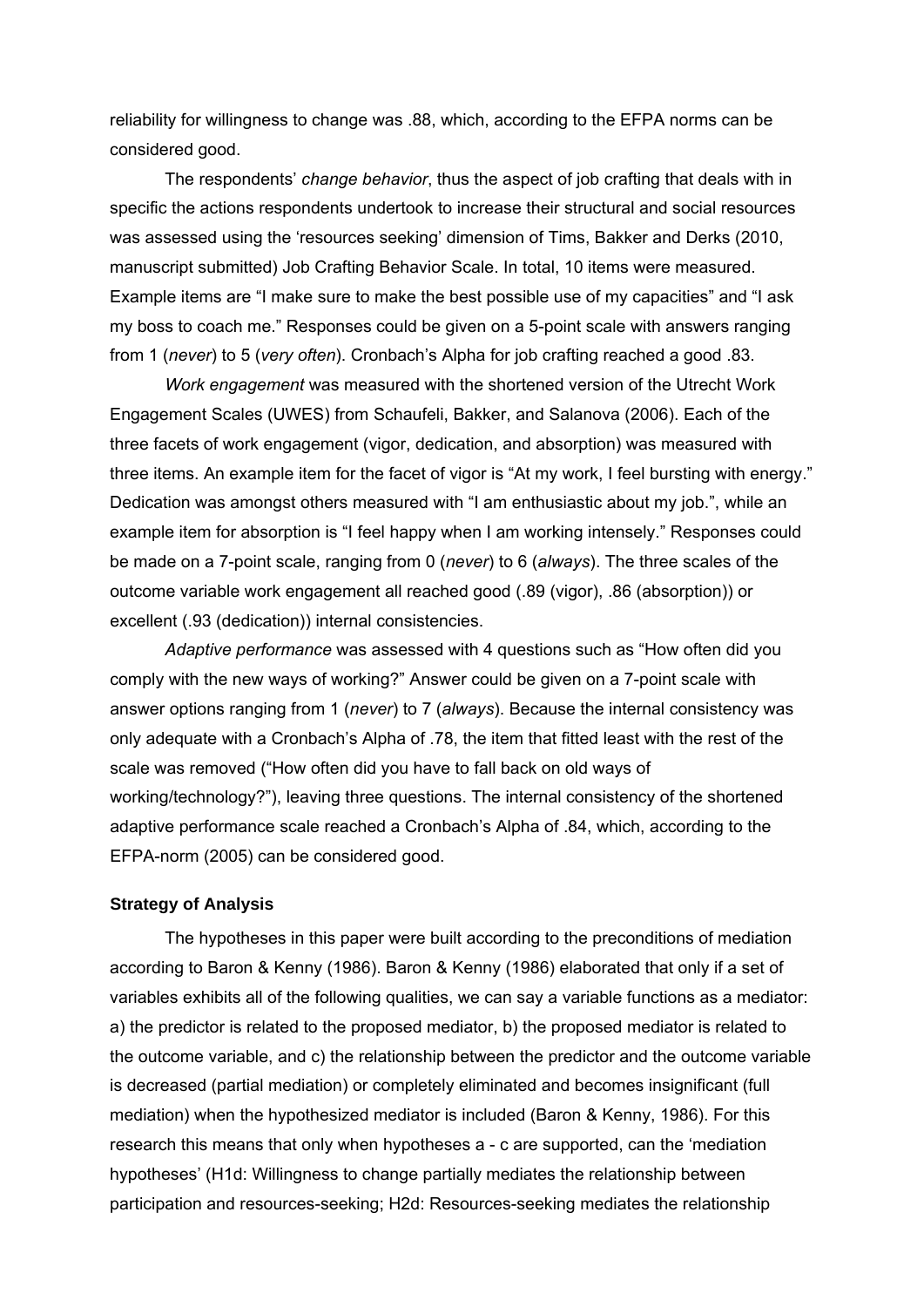between willingness to change and work engagement; H3d: Resources-seeking mediates the relationship between willingness to change and adaptive performance) be found to hold true.

#### **Results**

## **Descriptive statistics**

In order to examine the relationships between the variables, Pearson's correlation coefficients were calculated. All of the variables correlate with each other (all of the correlations are significant at the .01 level). The reliability and correlations amongst the variables are represented in table 2, in addition to their means, and standard deviations.

## **Statistical analysis**

In order to test the hypotheses, standard linear regression analyses were conducted. Doing this, the steps of Baron and Kenny (1986) to establish whether a variable mediates the relationship between two other variables were followed. Following the regression analysis, the Sobel z-test (Preacher & Hayes, 1994) was applied for all relationships to test whether the decrease of the direct effect can be attributed to the mediation.

|                |                             | M    | SD   |          |         | 3       | 4      | 5 |
|----------------|-----------------------------|------|------|----------|---------|---------|--------|---|
|                | Participation               | 3.82 | 1.34 |          |         |         |        |   |
| $\overline{2}$ | Willingness to change       | 4.05 | .57  | $.38**$  | ۰       |         |        |   |
| 3              | Job crafting                | 3.10 | .57  | $.33**$  | .43**   | ۰       |        |   |
| 4              | Work engagement             | 3.65 | 1.10 | $.35***$ | .40**   | $.57**$ | -      |   |
| 5              | <b>Adaptive Performance</b> | 4.93 | 1.08 | $.16***$ | $.32**$ | $.30**$ | $27**$ |   |

# Table 2.

*Descriptive statistics and correlations of the examined variables (N=665).* 

 $*$  *p* < .01 .

## **Mediation of willingness to change**

In order to test hypothesis 1b, the relationship between the predictor participation and the outcome variable job crafting was examined. The results showed that participation was related to job crafting (β = .33; *p* <.01). Hypothesis 1a was therefore confirmed. Next, the relationship between participation and the hypothesized mediator willingness to change was tested. As hypothesized, they were positively associated with each other (β =.37, *p* < .01), thus supporting hypothesis 1b. In order to test hypothesis 1c, a linear regression analysis was done for the mediator variable willingness to change and the outcome variable of job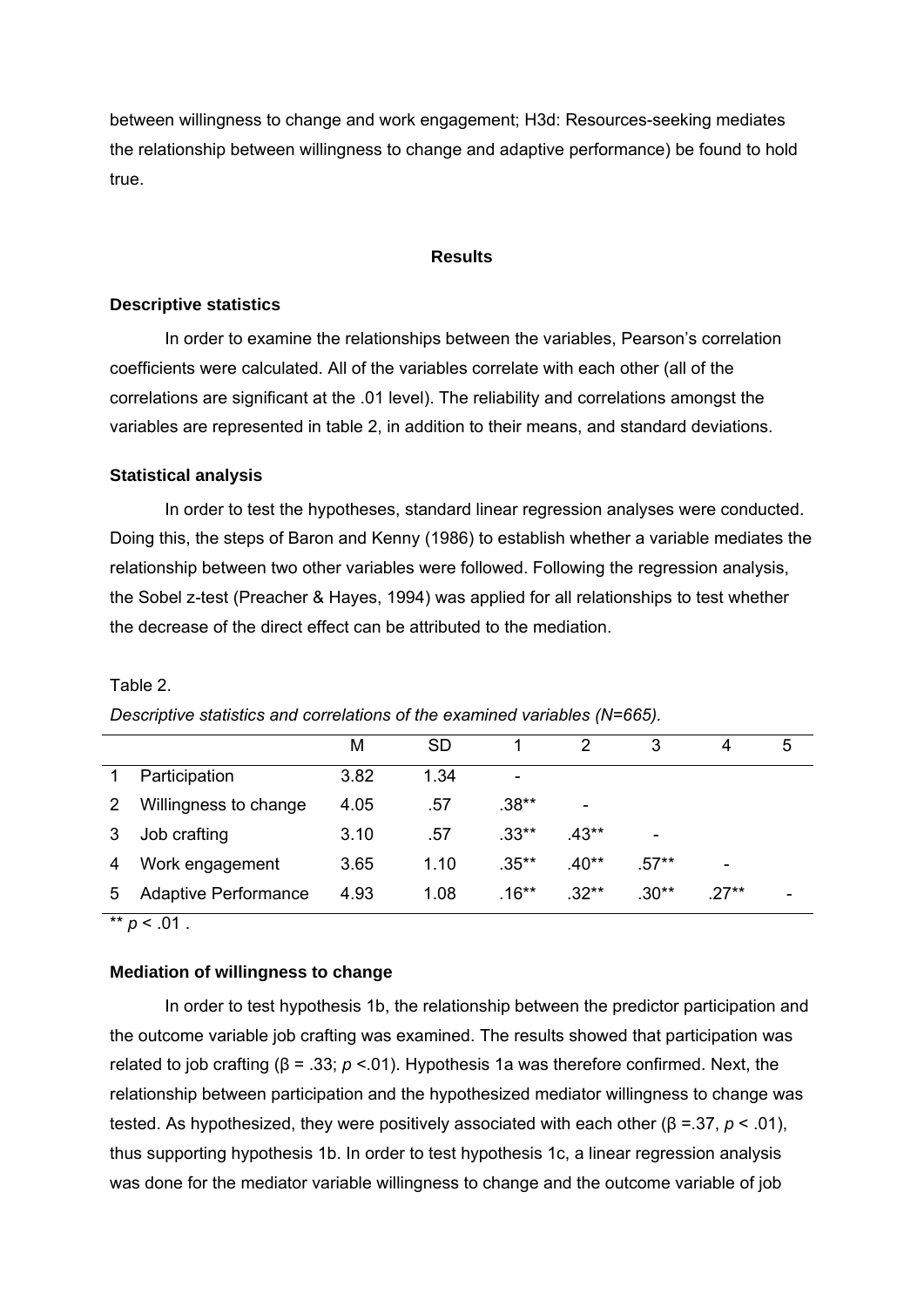crafting. The results confirmed a relationship between those variables (β=.36, *p* <.01), thus supporting hypothesis 1c. Hypothesis 1d stated that willingness to change partially mediates the relationship between participation and job crafting. When willingness to change was included in the relationship between participation and job crafting, the strength of the relationship was reduced to  $β = .19 (p < .01)$  as can be seen in table 3. To test whether the reduction of the direct effect was due to the respondents' willingness to change, the Sobeltest was conducted. The Sobel test revealed that this reduction was indeed significant  $(z =$ 6.46, *p* <.01). Hypothesis 1d was thus supported.

| <b>Testing the mediating enect or willinghess to change</b> |              |           |          |         |  |
|-------------------------------------------------------------|--------------|-----------|----------|---------|--|
|                                                             | Job crafting |           |          |         |  |
|                                                             | B            | <b>SD</b> |          | $R^2$   |  |
| Step 1                                                      |              |           |          | $11**$  |  |
| Participation                                               | $.14***$     | $.02**$   | $.33**$  |         |  |
| Step 2                                                      |              |           |          | $.22**$ |  |
| Participation                                               | $.08**$      | $.02**$   | $.19***$ |         |  |
| Willingness to change                                       | $.36**$      | $.04**$   | $.36**$  |         |  |
| N                                                           |              |           |          |         |  |

Table 3 *Testing the mediating effect of willingness to change* 

Note: \*\* *p =* .01 significance level (2-tailed)

# **Mediation of job crafting (work engagement)**

Hypothesis 2a was tested by examining the relationship between the attitude of willingness to change and the outcome variable of work engagement. A significant relationship (β = .40, *p* < .01) was found, thus supporting hypothesis 2a. Hypothesis 2b, stating that willingness to change is related to the hypothesized mediator of job crafting, was also supported, as regression analysis showed (β = .43, *p* < .01). Hypothesis 2c that expected the behavior of job crafting to be positively associated with work engagement could also be confirmed,  $(\beta = .49, p < .01)$ . The last remaining hypothesis that needed to be examined in this constellation was hypothesis 2d, stating that the behavior of job crafting partially mediates the relationship between willingness to change and work engagement. In order to support the hypothesis, the relationship between the predictor (willingness to change) and the outcome variable (work engagement) had to decrease when the hypothesized mediator of job crafting was included. As can be seen in table 4, this was found to be the case. The relationship between willingness to change and work engagement dropped to β = .19 (*p* <.01) at the inclusion of the proactive behavior of job crafting. This effect was found to be significant by the Sobel-test  $(z = 9.28, p < 0.01)$ , thus confirming the hypothesis of mediation.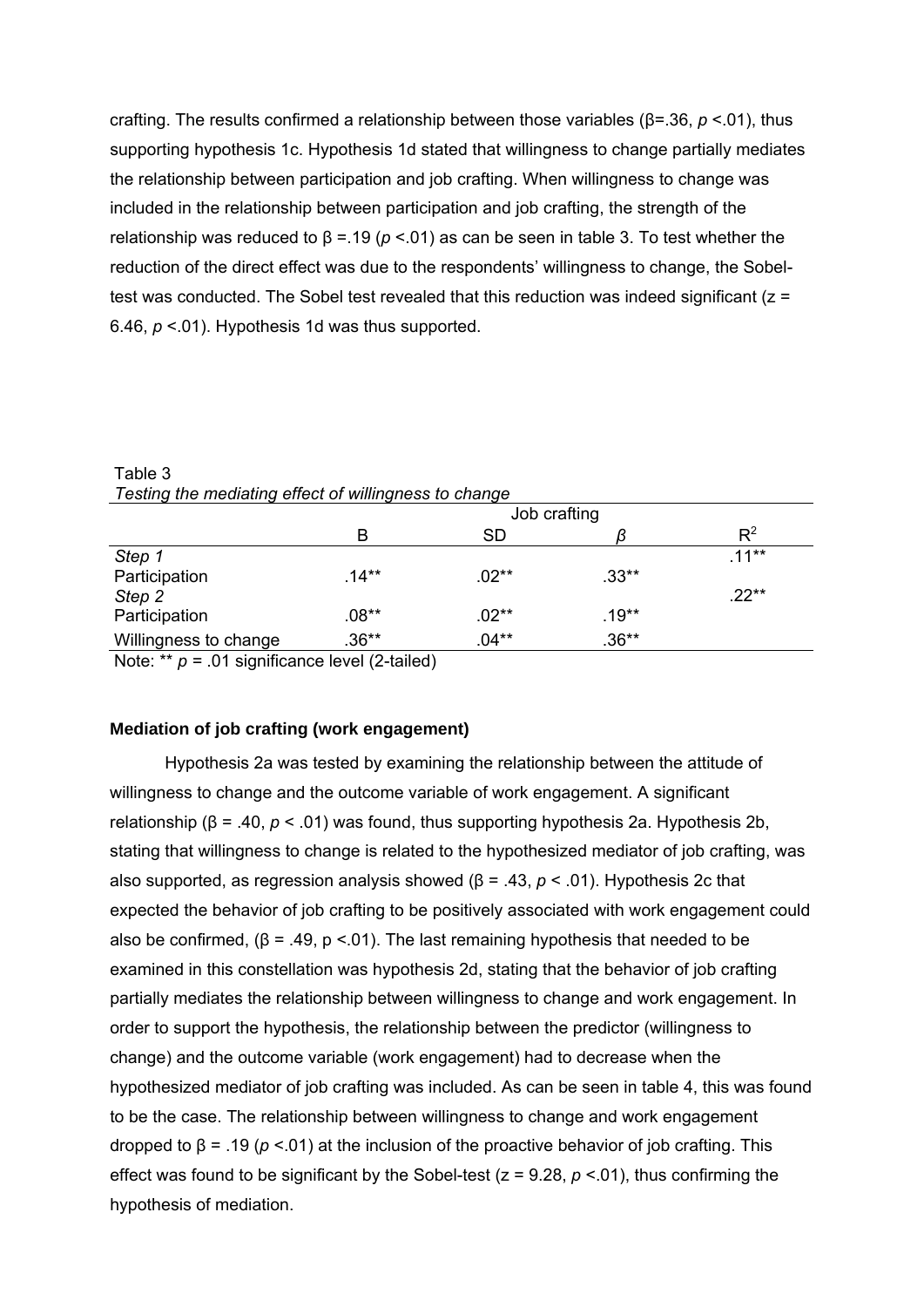|                       | Work engagement |         |          |                |
|-----------------------|-----------------|---------|----------|----------------|
|                       | в               | SD      |          | $\mathsf{P}^2$ |
| Step 1                |                 |         |          | $.16**$        |
| Willingness to change | .77**           | $.07**$ | $.40**$  |                |
| Step 2                |                 |         |          | $.36**$        |
| Willingness to change | $.37**$         | $.07**$ | $.19***$ |                |
| Job crafting          | .94**           | $.07**$ | $.49**$  |                |

Table 4 *Testing the mediating effect of job crafting* 

Note: \*\* *p =* .01 significance level (2-tailed)

## **Mediation of job crafting (adaptive performance)**

In order to examine the last process, hypothesis 3a had to be tested. The regression analysis showed that willingness to change was indeed significantly related to adaptive performance (β = .32, *p* < .01). Hypothesis 3a was thus supported. Hypothesis 3b did not have to be tested anymore and was directly supported, as it is the same as hypothesis 2b, which has already been confirmed. Linear regression analysis showed a significant relationship of the hypothesized mediator (job crafting) with adaptive performance (β = .20 *p*  < .01). This confirmed hypothesis 3c. Hypothesis 3d stated that the proactive behavior of job crafting mediates the relationship between the attitude of willingness to change and the outcome variable of adaptive performance. Table 4 shows that when job crafting was included in the relationship between willingness to change and adaptive performance, the magnitude of the relationship was significantly reduced to β = .23 (*p* < .01). The Sobel-test showed that this mediation was significant ( $z = 4.51$ ,  $p < .01$ ). Hypothesis 3d was thus supported.

# Table 4 *Testing the mediating effect of job crafting*

|                                  | Adaptive performance |         |                |  |  |
|----------------------------------|----------------------|---------|----------------|--|--|
| B                                | <b>SD</b>            |         | $\mathsf{P}^2$ |  |  |
| Step 1                           |                      |         | $.10**$        |  |  |
| $.60**$<br>Willingness to change | $.07**$              | $.32**$ |                |  |  |
| Step 2                           |                      |         | $.13***$       |  |  |
| $.44**$<br>Willingness to change | $.08**$              | .23**   |                |  |  |
| $.37**$<br>Job crafting          | $.08**$              | $.20**$ |                |  |  |

Note: \*\* *p* = .01 significance level (2-tailed)

## **Discussion**

This paper aimed at increasing the knowledge of the process that links job resources with positive organizational outcomes in a change context. The first finding was that participation is associated with job crafting. Individuals who can participate in the organizational change by voicing their opinion or by exerting influence in another way showed higher levels of job crafting. Participating employees thus actively search for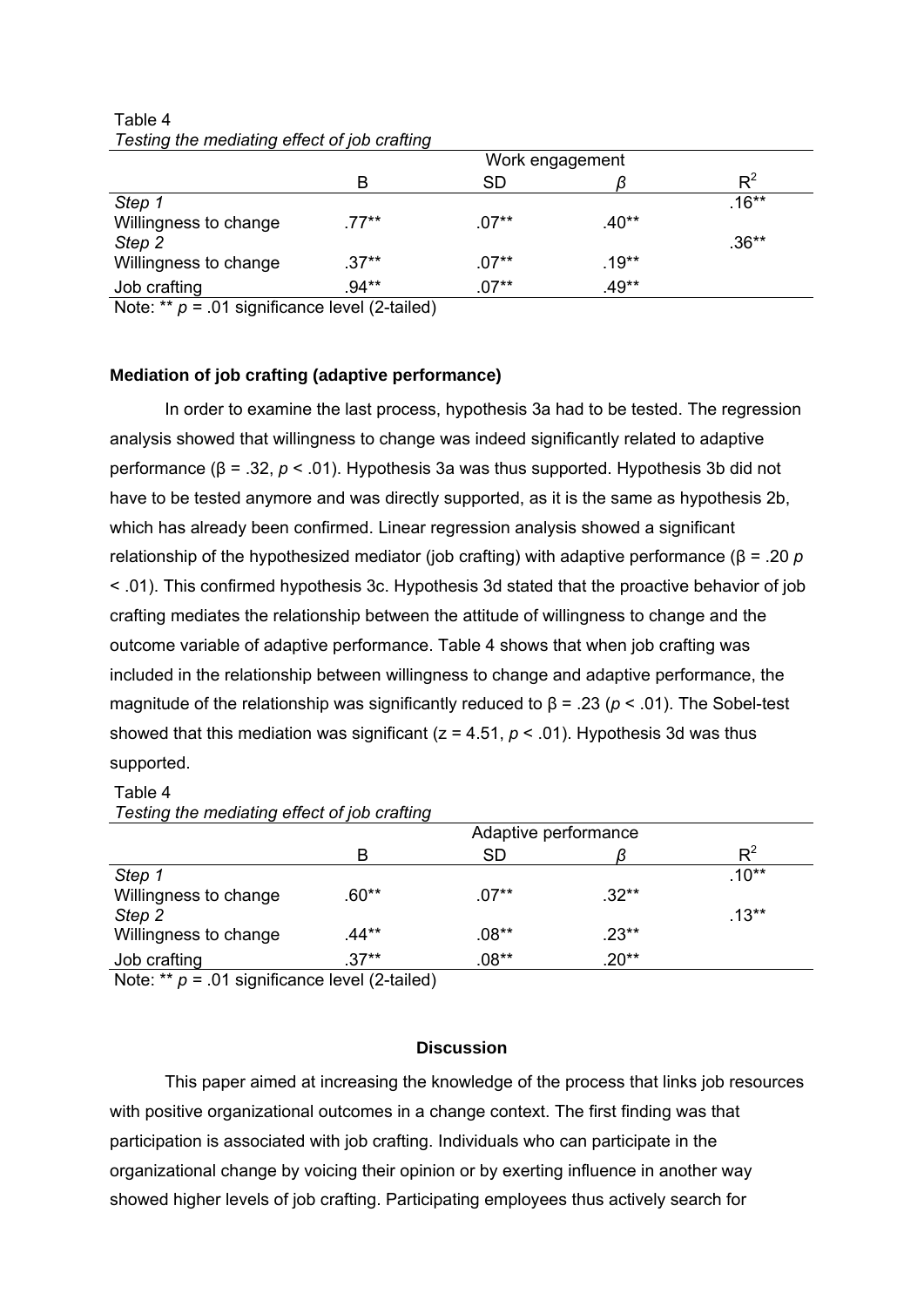additional resources. This is in line with Hobfoll's (2002) conservation of resources theory that expects resources to lead to the creation of even more resources. We also showed that participation and willingness to change are positively associated. This means that a person who can participate in the change process is more likely to see the change in a positive way and show a positive disposition towards accepting the change. This is consistent with previous research. A possible explanation for why those variables are related was offered by Lines (2005) who stated that attitudes of individuals are influenced by those of other members of the organization. By participating actively in the change process, organization members interact closely and are likely to exchange information on the change. The exchange of information – both positive and negative – has been shown to be associated with forming positive attitudes (Lines, 2005). Furthermore, we found willingness to change to be associated with job crafting, meaning that individuals with a positive change attitude actively try to increase their structural and social resources. This is in line with the suggestion of Elias (2009) and Lines (2005) who theorized that individuals possessing a strong and positive attitude towards a change are more likely to exert behavior supporting the change. Furthermore, we found that the relationship between change resources and job crafting is mediated by willingness to change. The entire first process was therefore supported by the data.

The second process examined the relationship between willingness to change, job crafting and work engagement as one possible positive organizational outcome. Willingness to change and work engagement were found to be positively associated with one another. Individuals reporting higher levels of willingness to change also indicated to be more engaged than their counterparts with a less positive change attitude. One possible explanation for this is that employees who are willing to change actually behave accordingly and experience less dissonance between actual and desired behavior. In this sample, job crafting was positively associated with work engagement. Individuals who actively seek structural and social resources are more engaged than their counterparts who engage less in resources seeking. This might be the case because individuals who actively seek resources are likely to receive more resources. An employee asking his superior for feedback and support is more likely to receive them than an employee not asking. Both feedback and support, in turn, are resources again, which are related to work engagement (Hakanen et al., 2006; Schaufeli & Bakker, 2004). Most importantly, we found that job crafting partially mediated the relationship between willingness to change and work engagement. Resources seeking, therefore, accounts for part of the relationship between willingness to change and work engagement. This establishes job crafting as a mediator. Process 2 was thus affirmed, as well.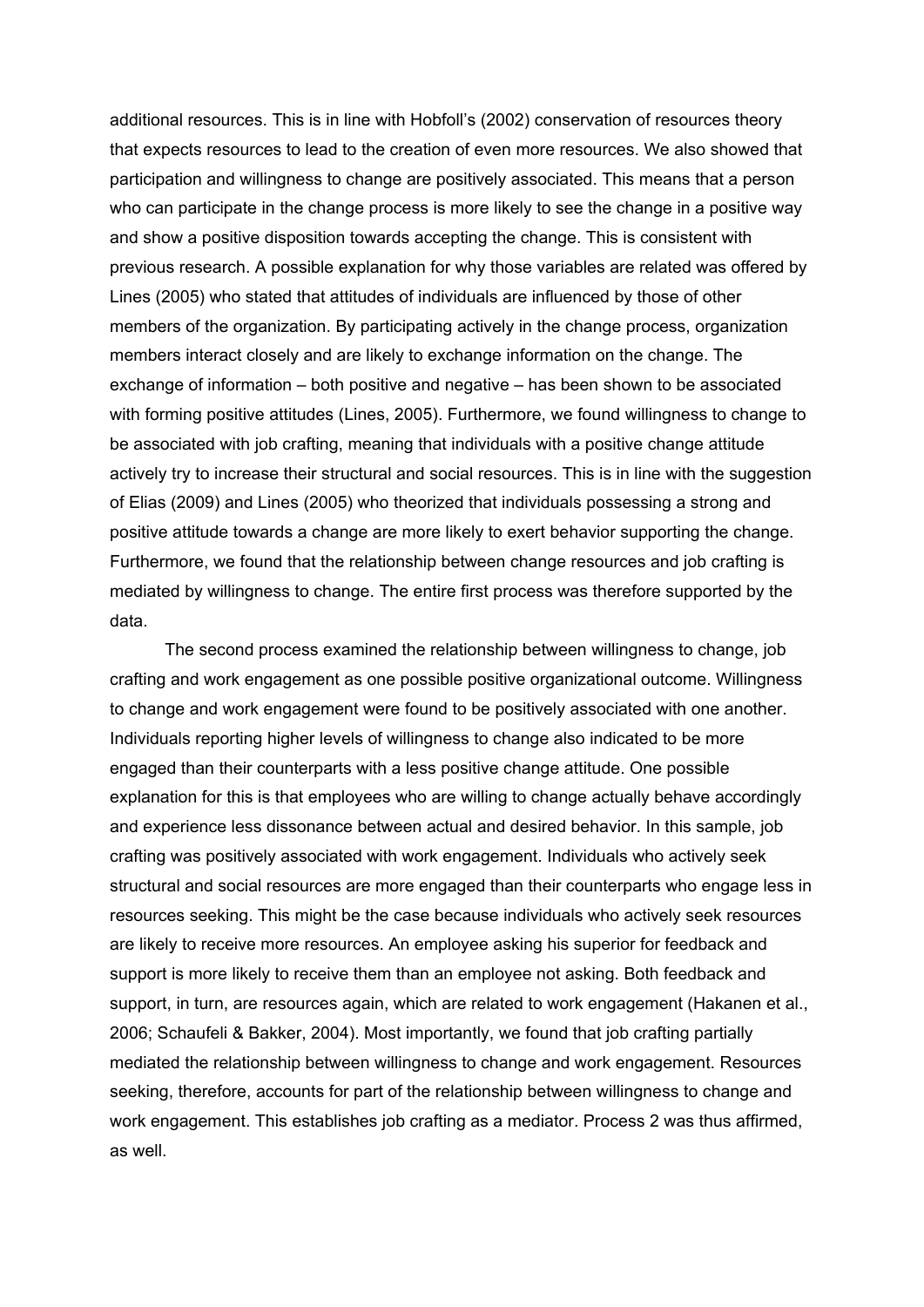Process 3 tested the association of change attitude, job crafting and adaptive performance. We found that willingness to change was not only associated with the positive outcome of work engagement, but also with the other outcome variable examined in this study: adaptive performance. This is evidence that attitude and positive organizational outcomes are indeed related as the literature on this topic had suggested (Armenakis et al., 1993; Mount et al., 2006). Additionally, in this sample, job crafting and adaptive performance were associated with one another. Literature had identified proactive behavior as a predictor of positive organizational outcomes (Crant, 1995; Parker, 1998) and the results show that this holds true for job crafting and adaptive performance. This means that employees who actively seek to enhance their structural and social resources perform more in line with the change than their counterparts that do not seek additional resources. The last and most important result of process 3 showed that job crafting functioned as a mediator between willingness to change and adaptive performance. Job crafting was thus found to act as a mediator between willingness to change and both positive organizational outcomes examined in this study.

All of the hypothesized relationships and processes were supported by the data. Both attitude towards change and change behavior function as mediators in the relationship between change resources and positive organizational outcomes. Whilst all of the hypotheses are supported, it is important to remember that only partial mediations were expected. This means that there are potentially many other variables that influence the formation of attitudes and behaviors and mediate the process between change resources and desirable organizational outcomes. It also means that there is a direct effect left that might not be explained by other mediators. It will be up to future research to determine what those factors are, and how influential they are.

#### **Contribution of this paper**

 The study at hand contributes to the literature on the JD-R model in various ways. It once more gives evidence for the motivational process linking job resources with positive organizational outcomes. Moreover, it tested the JD-R model in a context of change. The collected data affirms the advice given in hands-on literature on organizational change. Cummings and Worley (2008), for example, emphasize the many ways that can encourage employees to participate in and commit to change. Furthermore, job crafting was for the first time found to function as a mediator. Last but not least, the results shed light on the process that links job resources with positive organizational outcomes. The data suggests that both a positive change attitude and proactive change behavior are important factors that predict positive organizational outcomes.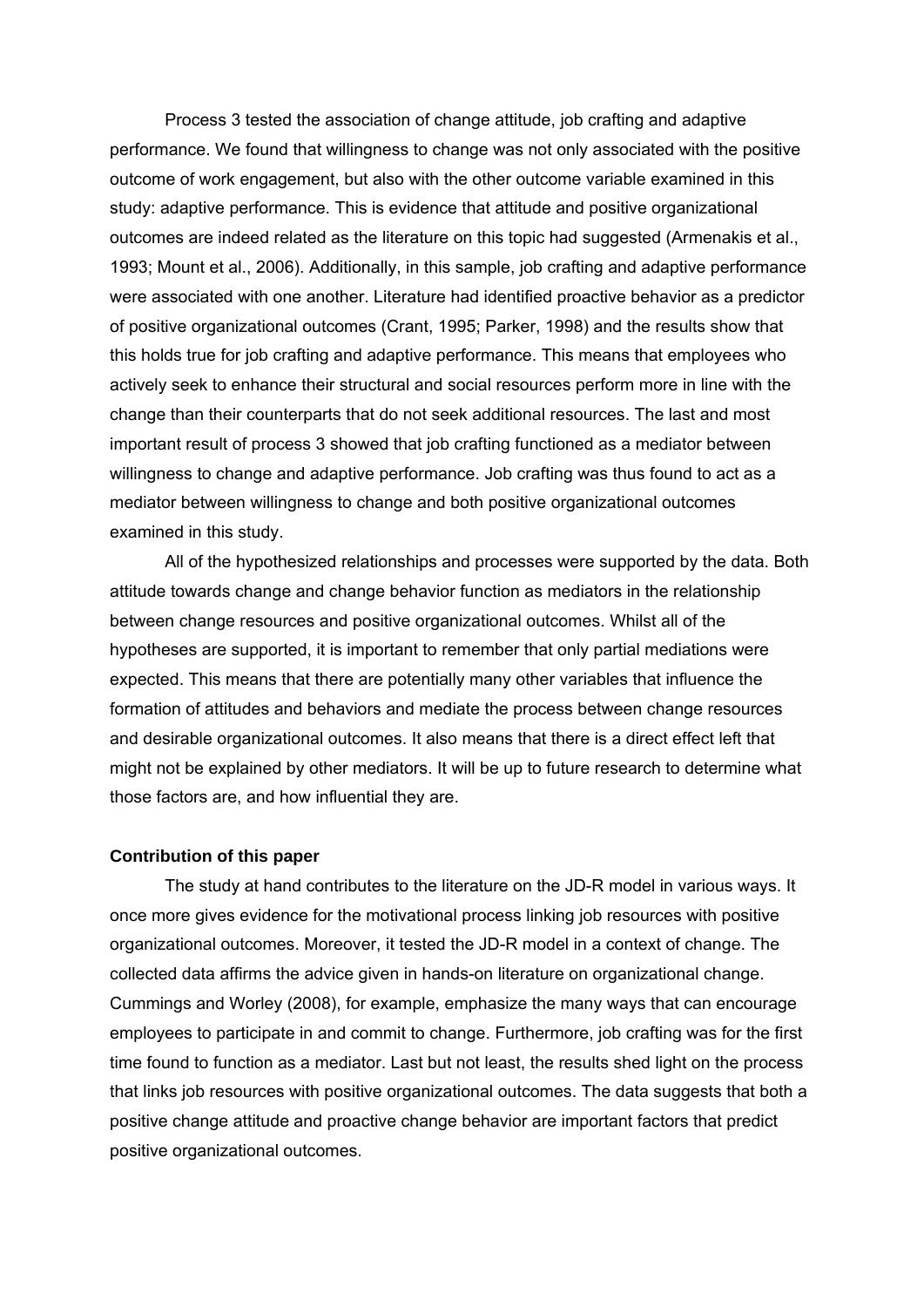#### **Limitations of the study and suggestions for future research**

One general limitation of this study results from it being cross-sectional. This kind of research does not allow for causal inferences. All the variables where measured at the same time and there was no control group. This means that the findings are strictly correlational. While the arrows in the research model suggest each variable predicts the variable on its right, the relationship is likely to be reciprocal. Hakanen, Perhoniemi, and Toppinen-Tanner (2008) found, e.g., reciprocal relationships between job resources and work engagement. There is also evidence that behavior influences the formation of attitudes (Quinn, 1998). However, the findings of this study taken together with the foundation on previous research and theory building can provide a point of departure for longitudinal research.

The sample was diverse and included employees from various sectors, layers, and functions, as well as various types of organizational change. However, this study did not control for those variables. Future research might investigate what the impact of the different types of organizational change is and whether possible differences in impact lead to different results than reported in this paper. Also, it could be examined whether e.g. the participants' different level of education, the type of the organization, or the work experience moderate the relationships found in this study.

The questions on adaptive performance (e.g. "How often did you comply with the new ways of working?" implied that the individuals had a choice whether or not to behave in compliance with the change. However, while this might often be the case, this does not apply to all changes (e.g. machines, new computer programs, or strict control). Therefore, future research should tailor the measurement on adaptive performance to the specific change in question.

Another limitation of this study is the reliance purely on self-report measures. This could potentially lead to a mono-method bias (Podsakoff, MacKenzie, Lee, & Podsakoff, 2003) as participants might, for example, try to be seen in a more positive light. In addition to the much needed longitudinal research, the study may be replicated with methods making use of other-report measures that make use of sources of information other than the individual itself, such as supervisor ratings or ratings from colleagues.

While this study focused on the positive effects of job crafting, the concept itself is neither positive negative. In this case, participation was associated with resources-seeking. However, if it is not possible for individuals to actively participate in change, job crafting might still occur – in this case though by means of incorporating ways to sabotage the change, such as striking or sticking to the old ways of working whenever possible. Future research could therefore examine the effects of non-participation on resources-seeking

In 2004, Pierce and Gardner found the personal resource of organizational-basedself-esteem to mediate the relationship of job resources and employee motivation and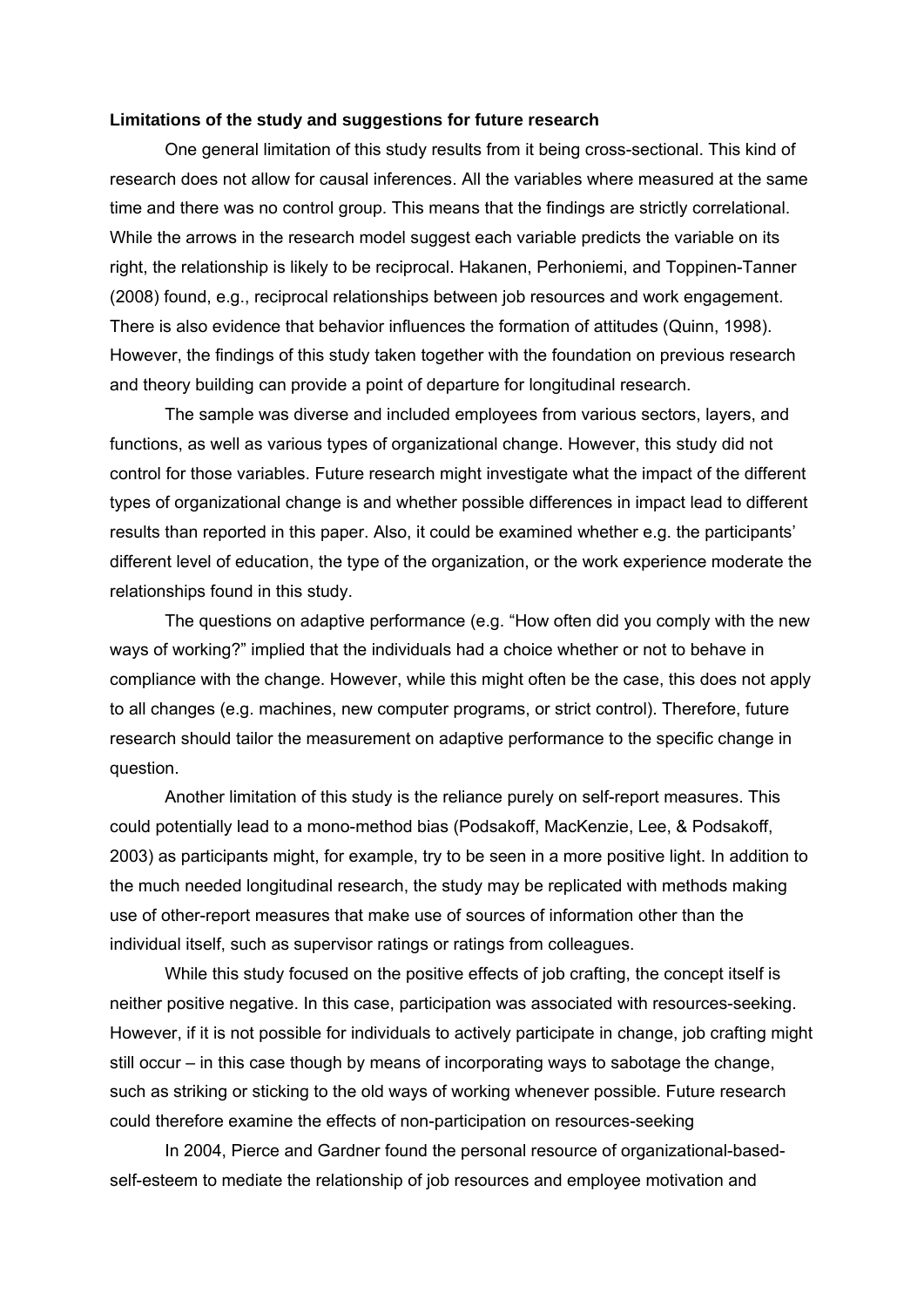performance (Pierce & Gardner, 2004). More recently, Xanthopoulou et al. (2007) conducted a study whose results confirmed that the link between job resources and positive organizational outcomes can be further explained with personal resources as a mediator. The JD-R model was thus expanded to include personal resources, as well. In this paper, only the contextual change resource participation was included. The challenge for further research is to test more change resources such as communication, information, and inspiring leadership as well as personal resources, since they are likely to explain more of the variance in the motivational process of the JD-R model.

In addition, the association with other organizational outcomes could be analyzed. Especially interesting could be the relationship of change resources with organizational level performance measures such as financial results. When the benefit of certain resources can be expressed in financial terms, HR managers will have better leverage to convince management that the provision of resources is not only a cost factor but will directly benefit the organization in return.

#### **Practical implications**

This study shows that the participation of employees in organizational change does play a role in the motivational process connecting job resources with positive organizational outcomes. Participation is also associated with a positive change attitude as well as with positive change behavior. While it is difficult to directly influence attitude or behavior, there are numerous ways and strategies to stimulate the participation in organizational change (for an overview and description of interventions, see Cummings and Worley, 2008), such as parallel structures (Bushe & Shani, 1990), total quality management (Juran, 1974), and highinvolvement designs (Lawler, 1982). Encouraging and allowing employees to participate in organizational change might therefore be an effective way to enhance a positive change attitude and – both directly and indirectly - positive change behavior, as well as positive organizational outcomes.

## **Conclusion**

 Organizations need healthy employees who are open to necessary organizational changes in order to remain competitive. The change resource participation was found to be associated with the two positive organizational outcomes of work engagement and adaptive performance via willingness to change and job crafting. Employees who can participate in the organizational change thus actively display the new behaviors that go hand in hand with the change in question as compared to employees who do not participate. Also, they are more likely to be engaged, which means they are more likely to be motivated, work hard, and love their job. Amongst the secondary effects of work engagement are good performance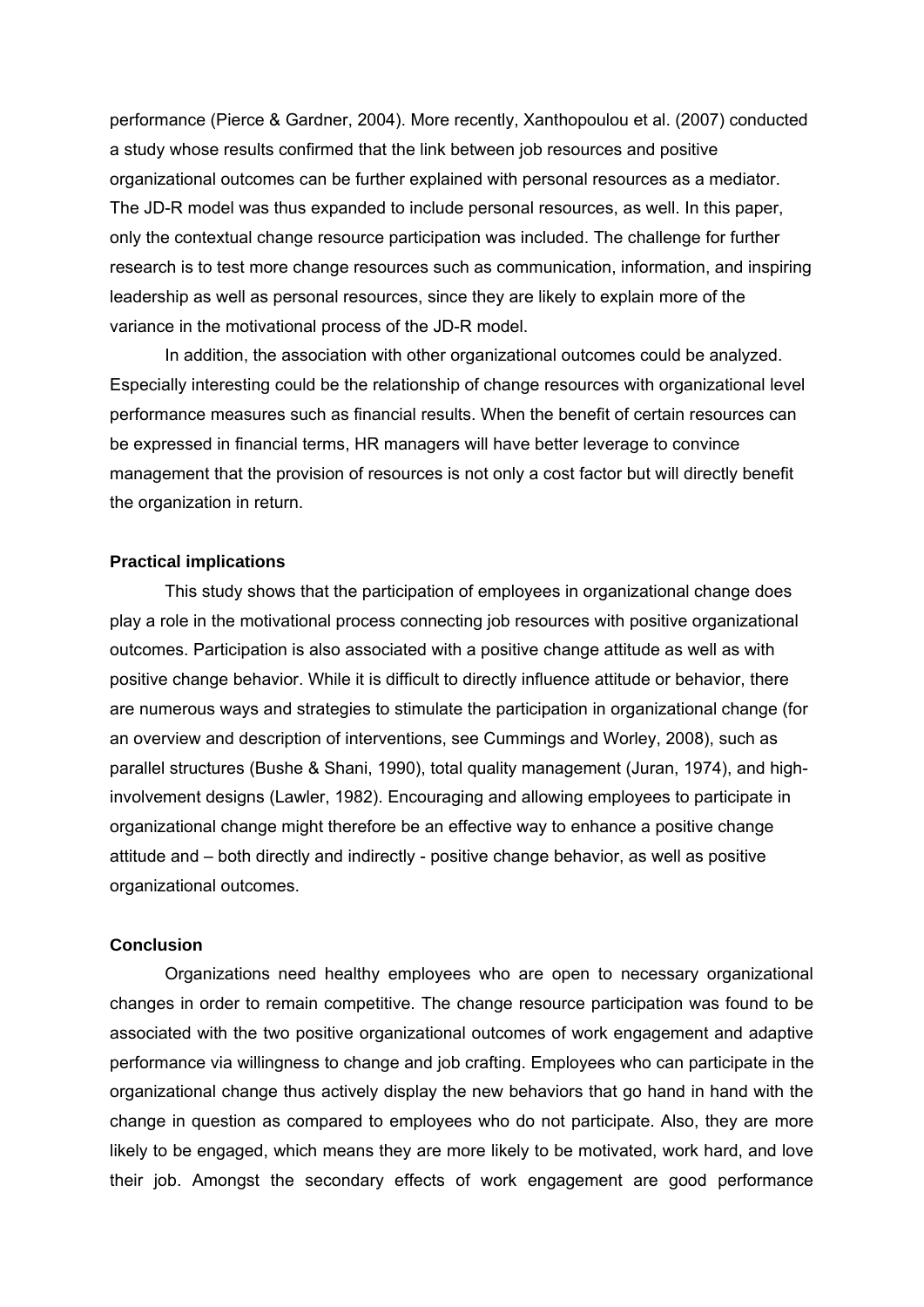(Xanthopoulou et al., 2009) and employee well-being (Lawler & Ledford, 1982). Since the found mediations were only partial, there are still numerous possible change resources, mediators, and positive organizational outcomes left to be examined. However, this study has contributed to the field by showing that the JD-R model holds true in a context of change. Last but not least, this study has found evidence for what practitioners long expected: that participation can be a valuable tool in streamlining an organization for necessary change and thus success.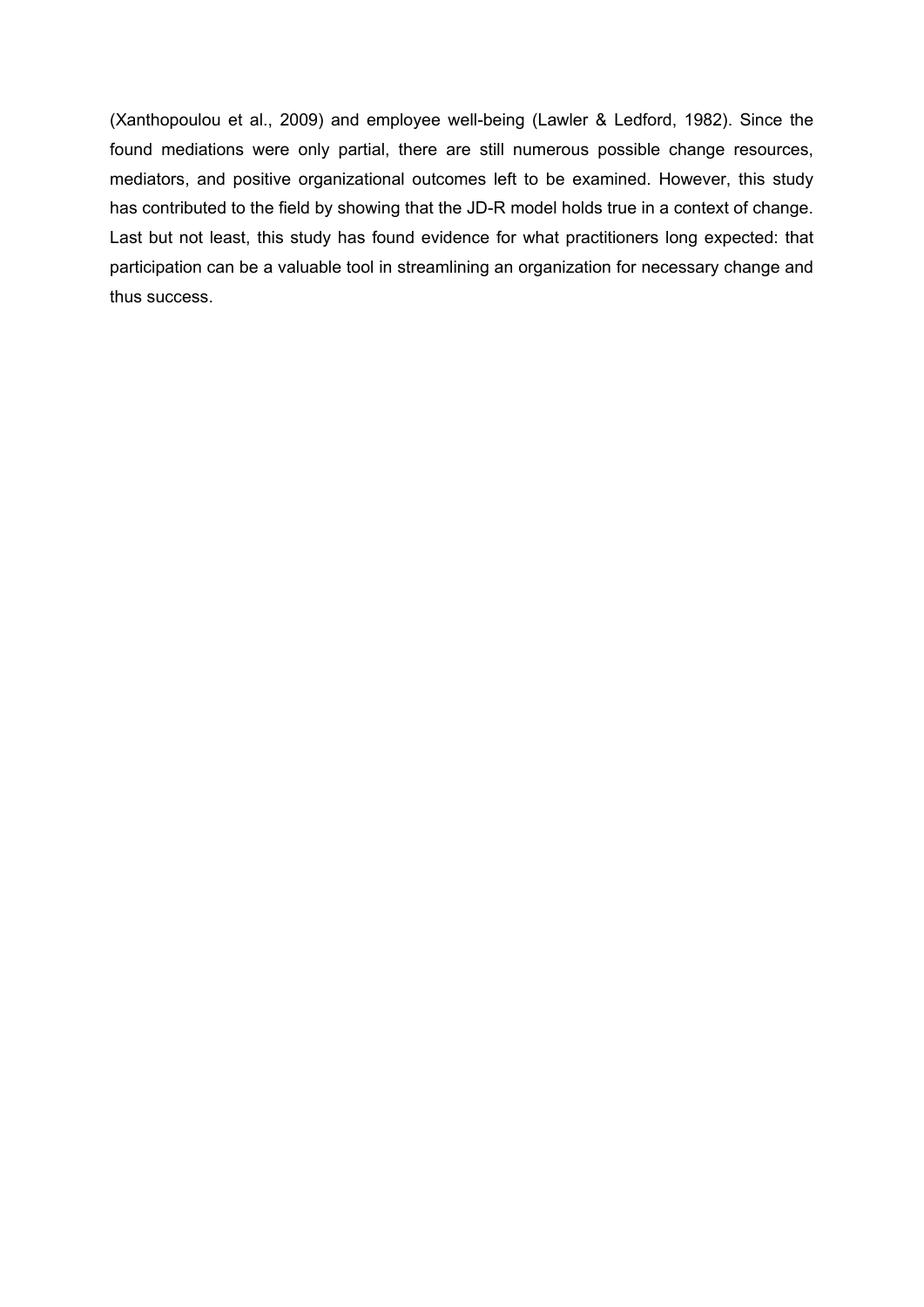#### **References**

- Ajzen, I., & Fishbein, M. (1980). *Understanding attitudes and social behavior.* Englewood Cliffs, NJ: Prentice-Hall.
- Armenakis, A.A., Harris, S.G., & Mossholder, K.W. (1993). Creating readiness for organizational change. *Human Relations, 46*(6), 681–703.
- Bakker, A.B., & Bal, P.M. (2010). Weekly work engagement and performance: A study among starting teachers. *Journal of Occupational and Organizational Psychology, 83*(1), 189-206.
- Bakker, A.B., & Demerouti, E. (2007). The job demands-resources model: State of the art. *Journal of Managerial Psychology, 22*(3), 309-328.
- Bakker, A.B., Demerouti, E., de Boer, E., & Schaufeli, W.B. (2003a). Job demands and job resources as predictors of absence duration and frequency. *Journal of Vocational Behavior, 62*(1)*,* 341–356.
- Bakker, A.B., Demerouti, E., & Schaufeli, W.B. (2003b). Dual processes in a call centre: an application of the job demands-resources model. *European Journal of Work and Organizational Psychology, 12*(4), 393–417.
- Bakker, A.B., & Derks, D. (2010). Positive occupational health psychology. In S. Leka, & J. Houdmont (Eds.), *Occupational health psychology* (pp. 194-224). Chichester: Blackwell.
- Bovey, W.H., & Hede, A. (2001). Resistance to organizational change: the role of defense mechanisms. *Journal of Managerial Psychology, 16*(7), 534-548.
- Burnes, B., & James, H. (1995). Culture, cognitive dissonance, and the management of change. *International Journal of Operations and Product Management*, *15*(8), 14–33.
- Bushe, G. & Shani, A. (1990). Parallel learning structure interventions in bureaucratic organizations. In W. Pasmore & R. Woodman (Eds.), *Research in Organizational Change and Development* (Vol. 4, pp. 167-194). Greenwich, Conn.: JAI Press.
- Cummings, T.G., & Worley, C.G. (2009). *Organization Development and Change* (9th ed.). Thousand Oaks, CA: Sage Publications.
- Demerouti, E; Bakker, A.B.; Nachreiner, F., & Schaufeli, W.B. (2001). The job demandsresources model of burnout. *Journal of Applied Psychology, 86(3)*, 499-512.
- EFPA, 2005. *Standing Committee on Tests and Testing: Chair's Report to the General Assembly 2005 in Granada*. Accessed on October 10, 2010. http://www.efpa.eu/reports/reports-general-assembly-2005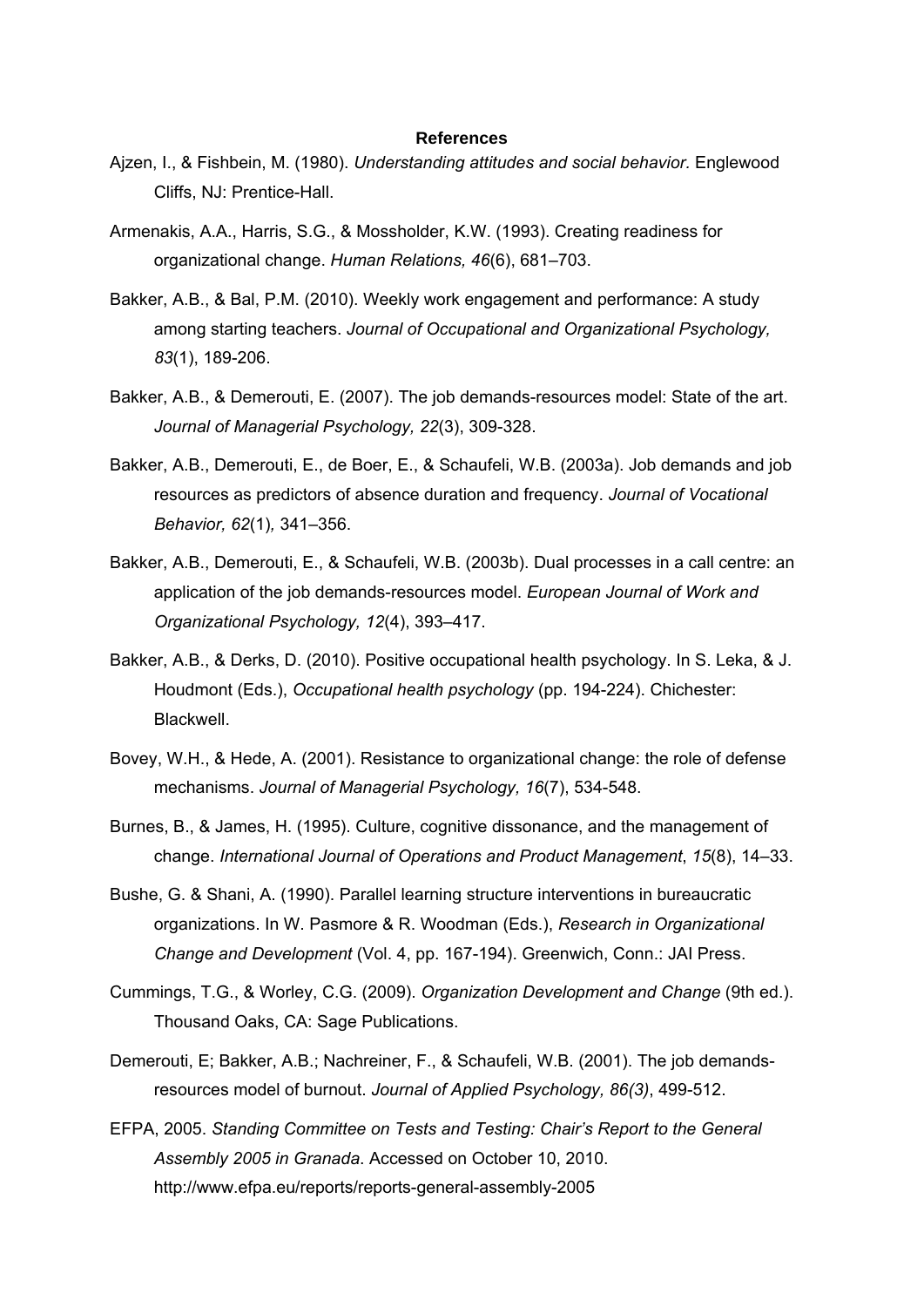- Fay, D., & Lührman, H. (2004). Current themes in organizational change. *European Journal of Work and Organizational Psychology, 13*(2), 113-119.
- Hakanen, J.J., Bakker, A.B., & Schaufeli, W.B. (2006). Burnout and work engagement among teachers. *Journal of School Psychology, 43*(6), 495–513.
- Hakanen, J.J., Perhoniemi, R., Toppinen-Tanner, S. (2008). Positive gain spirals at work: From job resources to work engagement, personal initiative, and work-unit innovativeness. *Journal of Vocational Behavior 73*(1), 78-91.
- Hobfoll, S.E. (1989). Conservation of resources: A new attempt at conceptualizing stress. *American Psychologist, 44*(3), 513-524.
- Hobfoll, S.E. (2002). Social and psychological resources and adaptation. *Review of General Psychology, 6*(4), 632-643.
- Juran, J. (1974). Quality Control Handbook (3<sup>rd</sup> ed.). New York: McGraw-Hill.
- King, J. E. (2000). White collar reactions to job insecurity and the role of the psychological contract: Implications for human resource management. *Human Resource Management, 39*(1), 79-91.
- Koys, D.J. (2001). The effects of employee satisfaction, organizational citizenship behavior, and turnover on organizational effectiveness: A unit-level, longitudinal study. *Personnel Psychology, 54*(1), 101-114.
- Lawler, E.E.III (1982). Increasing worker involvement to enhance organizational effectiveness: Design features for a participation system. In P.S. Goodman and associates (Eds.), *Change in Organizations* (pp. 298-299). San Francisco: Jossey-Bass.
- Lawler, E.E.III, & Ledford, G. (1982). Productivity and the quality of work life. *National Productivity Review 1*(1), 23-36.
- Lines, R. (2005). The structure and function of attitudes toward organizational change. *Human Resource Development Review, 4*(1), 8-32.
- Llorens, S.; Bakker, A.B.; Schaufeli, W.B.; & Salanova, M. (2006). Testing the robustness of the job demands-resources model. *International Journal of Stress Management, 13*(3), 378-391.
- Luthans, E., & Youssef, C.M. (2007). Emerging positive organizational behavior. *Journal of Management, 33*(3), 321-349.
- Lyons, P. (2008). The crafting of jobs and individual differences. *Journal of Business and Organizational Psychology, 23*(1-2), 3-30. doi:10.1007/s1086900890802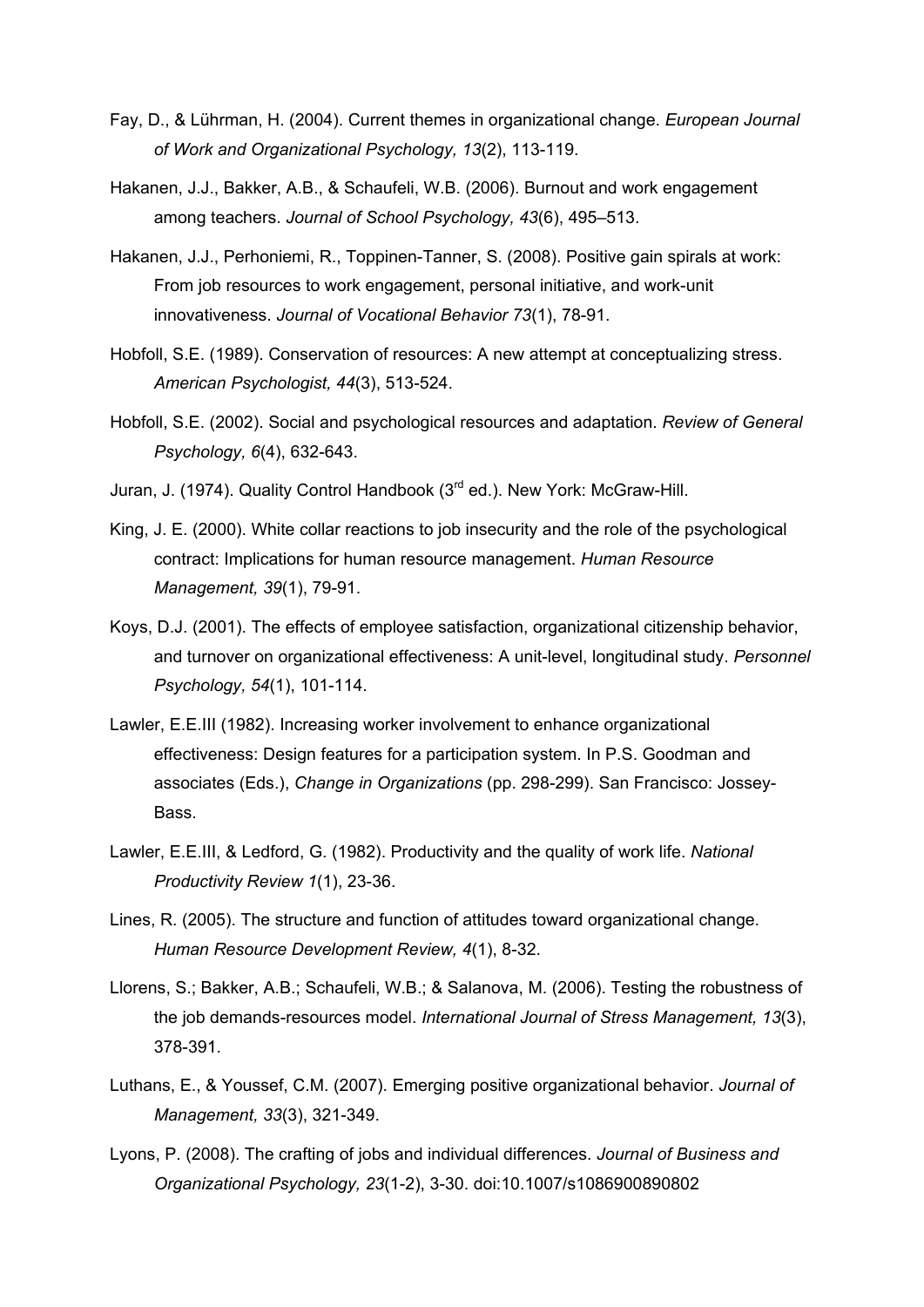- Mauno, S., Kinnunen, U., & Ruokolainen, M. (2007). Job demands and resources as antecedents of work engagement: A longitudinal study. *Journal of Vocational Behavior, 70*(1), 149-171.
- Metselaar, E.E. (1997). Assessing the willingness to change: construction and validation of the DINAMO (Unpublished doctoral dissertation). Vrije Universiteit, Amsterdam.
- Mount, M., Ilies, R., Johnson, E. (2006). Relationship of personality traits and counterproductive work behaviors: the mediating effects of job satisfaction. *Personnel Psychology, 59*(3), 591-622.
- Petrou, P., Demerouti, E., Peeters, M., & Schaufeli, W. B. (2010). *Crafting a job on a daily basis: Contextual antecedents and the effects on work engagement.* Manuscript submitted for publication.
- Petty, R. E., & Wegener, D. T. (1998). Attitude change: Multiple roles for persuasion variables. In D. Gilbert, S. T. Fiske, & G. Lindzey (Eds.), *Handbook of social psychology* (4th ed., pp. 323-390). New York: McGraw-Hill.
- Porras, J.I., & Robertson, P.J. (1992). Organizational development: Theory, practice, and research. In M.D. Dunette & L.M. Hough (Eds.), *Handbook of industrial and organizational psychology* (2<sup>nd</sup> ed., Vol., 3, pp. 719-822). Palo Alto, CA: Consulting Psychologist Press.
- Pulakos, E.D., Arad, S., Donovan, M.A., & Plamondon, K.E. (2000). Adaptability in the workplace: Development of a taxonomy of adaptive performance. *Journal of Applied Psychology, 85*(4), 612-624.
- Rucci, A.J., Kirn, S.P., & Quin, R.T. (1998). The employee-customer-profit chain at Sears. *Harvard Business Review, 76*(1), 83-97.
- Sagie, A., & Koslowski, M. (1996). Decision type, organizational control, and acceptance of change: An integrative approach to participative decision making. *Applied Psychology: An International Review, 45*(1), 85–92.
- Saksvik, P.O., Tvedt, S.D., Nytro, K., Andersen, G.R., Andersen, T.K., Buvik, M.P., & Torvatin, H. (2007). Developing criteria for healthy organizational change, *Work & Stress, 21*(3), 243-263.
- Schaufeli, W.B., & Bakker, A.B. (2004). Job Demands, job resources and their relationship with burnout and engagement: a multi-sample study. *Journal of Organizational Behavior, 25*(3), 293-315.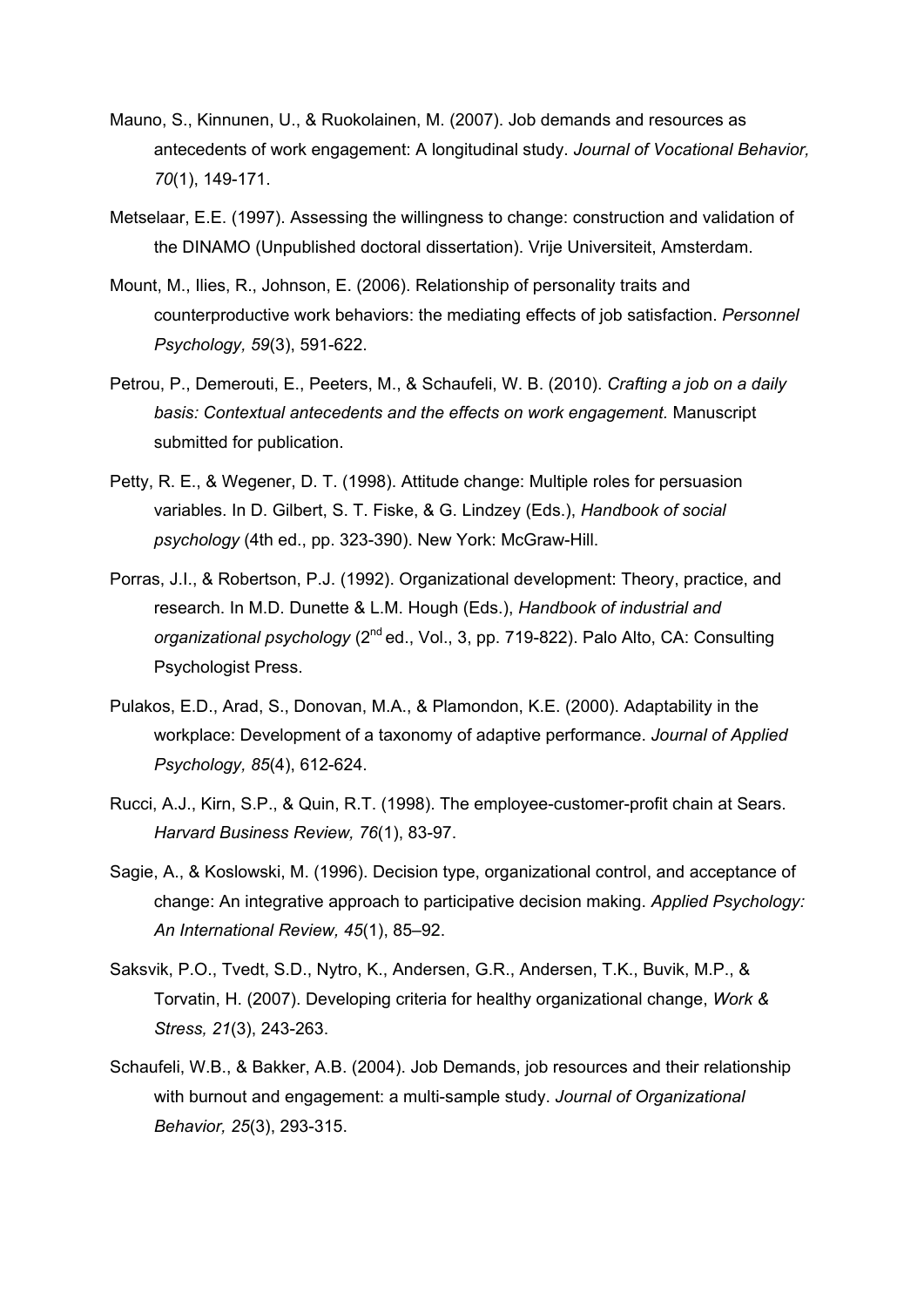- Schaufeli, W.B., Bakker, A.B., & van Rhenen, W. (2009). How changes in job demands and resources predict burnout, work engagement, and sickness absenteeism. *Journal of Organizational Behavior, 30(7),* 893-917.
- Schaufeli, W.B., Bakker, A.B., & Salanova, M. (2006). The measurement of work engagement with a short questionnaire: A cross-national study. *Educational and Psychological Measurement, 66*(4), 701-716.
- Schaufeli, W.B., Salanova, M., Gonzàlez-Roma, V., & Bakker, A.B. (2002). The measurement of engagement and burnout: A two sample confirmatory factor analytic approach. *Journal of Happiness Studies*, *3*(1), 71-92.
- Seligman, M.E.P, & Csikszentmihalyi, M. (2000). Positive psychology: An introduction. *American Psychologist, 55*(1), 5-14.
- Sparks, K., Faragher, B., & Cooper, C. L. (2001). Well-being and occupational health in the 21st century workplace. *Journal of Occupational and Organizational Psychology, 74*(4), 489-509.
- Sulsky, L., & Smith, C. (2005). *Workstress*. Belmont, CA: Thomson Wadsworth.
- Tierney, P. (1999). Work relations as a precursor to a psychological climate for change: The role of work group supervisors and peers. *Journal of Organizational Change Management*, *12*(2), 120–133.
- Tims, M., Bakker, A.B., & Derks, D. (2009). Measuring job crafting behavior of employees: The development and validity of the job crafting scale. Manuscript submitted for publication.
- Van den Heuvel, M., Demerouti, E., Bakker, A.B., & Schaufeli, W.B. (2010). Personal resources and work engagement in the face of change. In: J. Houdmont (Ed.) *Occupational health psychology, European perspectives on research, education and practice* (Vol. 4, pp. 124-150). Chichester, UK: John Wiley & Sons Ltd.
- Wanberg, C.R., & Banas, J.T. (2000). Predictors and outcomes of openness to changes in a reorganizing workplace. *Journal of Applied Psychology, 85*(1), 132-142.
- Woodman, R.W.; & Dewett, T. (2004). Organizationally relevant journeys in individual change. In: M.S. Pool & A.H. Van de Ven (Eds.) *Handbook of organizational change and innovation* (pp. 32-49). Oxford: Oxford University Press.
- Worrall, L., & Cooper, C. L. (1998). *Quality of working life survey of managers' changing experiences.* London: Institute of Management.
- Wrzesniewski, A., & Dutton, J.E. (2001). Crafting a job: Revisioning employees as active crafters of their work. *Academy of Management Review, 26*(2), 179-201.